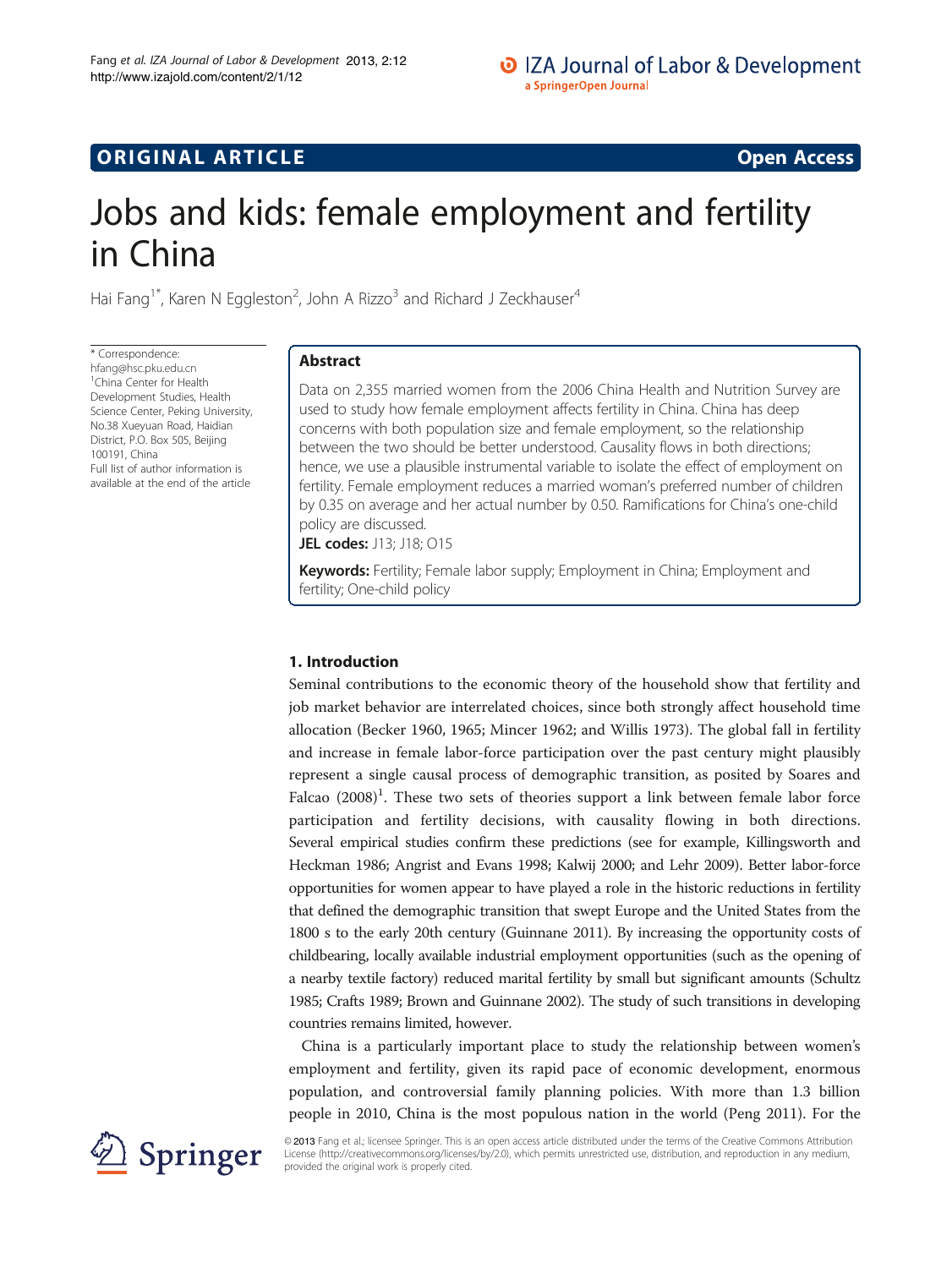past 40 years, China has sought to control population growth. The "one-child" policy, initiated in 1979, limits most urban couples to precisely that, and constrains most rural couples to no more than two children, or one son (Peng [2011](#page-24-0)). Although fertility rates had already begun to decline steeply before this policy was introduced, the one-child policy appears to have substantially reduced fertility rates and population growth (Banister [1987;](#page-23-0) Wang [2011;](#page-24-0) and Peng  $2011$ )<sup>2</sup>.

Our analysis uses 2006 data from the China Health and Nutrition Survey to assess how female employment affects fertility in China. A major challenge in inferring the effect of female employment on fertility is the reverse causal flow, noted above. To overcome this endogeneity problem, we employ an instrumental variable that facilitates access to employment opportunities - the availability of a bus stop in the residence community – to estimate female employment status. To the best of our knowledge, this is the first study to analyze the causal effects of female employment on fertility behavior using data from China<sup>3</sup>.

We study fertility preferences and actual fertility, and find that off-farm employment significantly reduces both. Controlling for endogeneity increases the estimated effect of female employment status on fertility. Our preferred specification indicates that female employment reduces the preferred number of children by 0.35 on average, and the actual number of children by 0.50. Having a first child who is a son is associated with lower fertility, both preferred and actual.

The rest of the paper is organized as follows. Section 2 provides background information about China's population control policy, and Section [3](#page-2-0) presents a simple conceptual framework. Data and variables are described in Section [4](#page-4-0). Section [5](#page-8-0) presents our estimation strategy, and Section [6](#page-9-0) shows the results. Section [7](#page-17-0) summarizes our findings and discusses their policy implications.

#### 2. China's population control policies

Due to its huge population, China has employed various population control policies for the past 40 years. In 1971, when the population was more than 800 million, China integrated population control into its national economic development plan. In 1973, the central government started the "Later, Longer, and Fewer" family-planning campaign to encourage later marriage, longer intervals between births, and fewer children. In 1978, China encouraged couples to have only one child, and set the maximum at two. It also added family planning to its constitution. The next year China's State Council began implementing the so called "one-child policy" through the family planning administration, emphasizing population control as a strategic requirement for China's development.

Although China's policy is called the one-child policy, many couples are allowed to have more than a single child (Peng [2011](#page-24-0)). Most ethnic minorities (that is, non-Han ethnic Chinese) are permitted to have more than one child. In rural areas, a couple may usually have a second child if the first child is a girl or is disabled. To implement the restrictions on childbearing, local governments provide financial subsidies to families with one child, and impose substantial penalties if a couple violates the population control policies by having an "out of quota" birth $4$ .

There are several reasons why enforcement of a strict one-child policy has been difficult in China. Children – especially sons – are valued for contributing to farm labor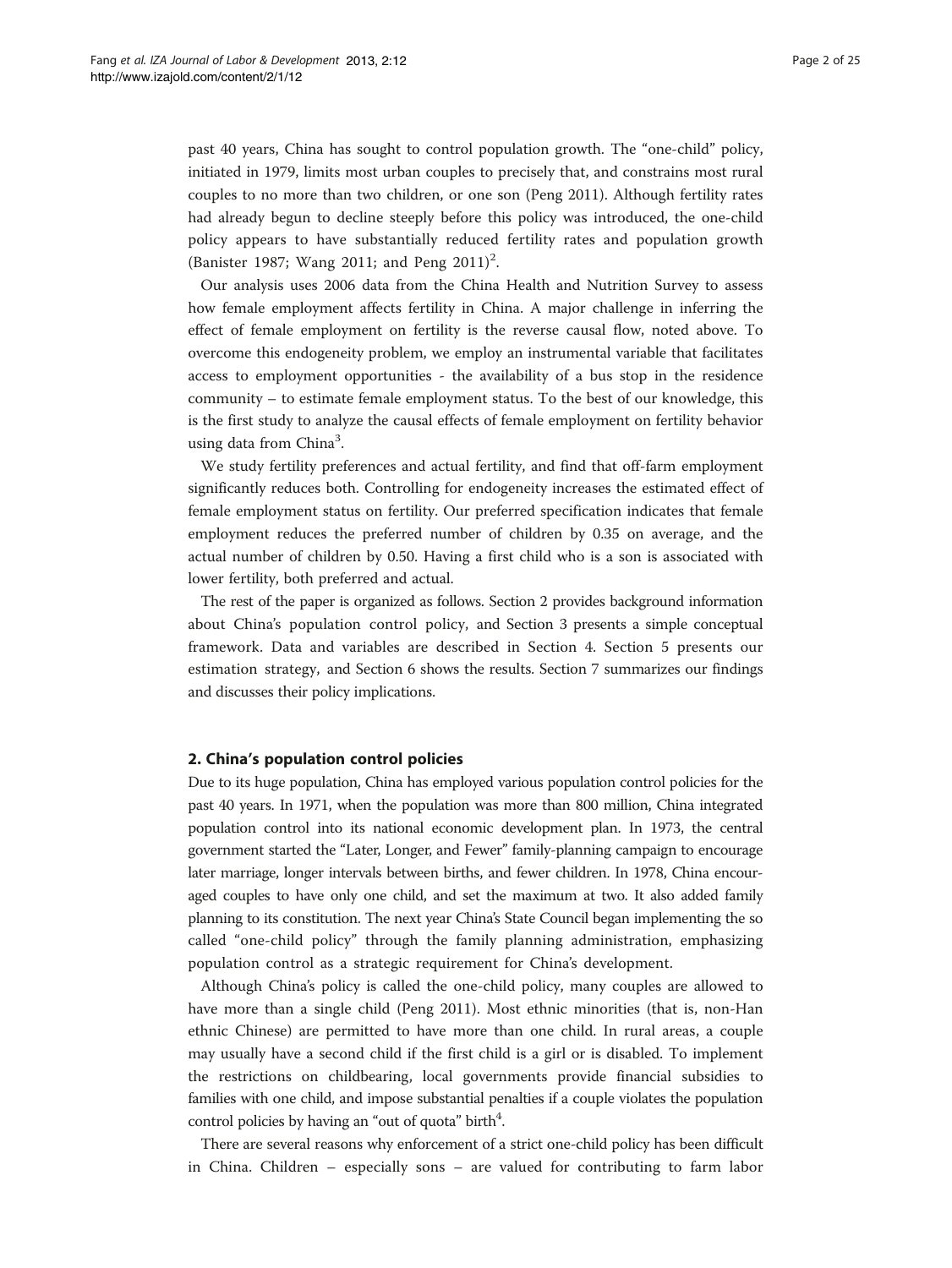<span id="page-2-0"></span>(Schultz and Zeng [1995](#page-24-0)) and for providing parents with old-age security (Hussain [1994](#page-23-0)), since social security and pension systems in China are both recent and limited. The one-child policy is also often linked to the increase in China's unbalanced sex ratio, enabled by ultrasound technology that permits sex-selective abortion<sup>5</sup>. Our study focuses on how female employment affects fertility in China. If employment reduces fertility, encouraging female employment could be an alternative tool for limiting population growth in China.

# 3. Conceptual framework

Consider a simple model of a woman with opportunities for off-farm employment. How do those opportunities affect the number of children she desires? We posit a utility function for a united household – woman and husband – but for ease of exposition, speak of the woman as the decision-maker. She values consumption, c, leisure, d, and children. Her utility function is

$$
U(c,d,n) = u(c) + v(d) + nw(n),
$$

where  $n$  is the number of children. There are diminishing returns to each argument. To simplify, we assume that household income apart from her earnings are Y, and that off-farm employment requires a time commitment of  $K$  hours per week, and that care of each child requires  $h$  hours per week. All income goes into consumption, and any time not spent raising children or working (and commuting to work) goes into leisure.

Women differ along two dimensions: preference for children, and opportunities for off-farm employment. Utility from children is non-linear:  $w(n) = ba^{n-1}$ , with  $0 < a < 1$ common to all women. To capture differences in fertility preferences, we assume a distribution of the "taste for children" parameter, b. Differences in off-farm employment opportunities is represented by the distribution of the off-farm employment salary, s.

Three facts should be evident: 1. women offered a higher salary are more likely to accept employment; 2. women with a greater taste for children will desire more children and will require a higher wage before they work; and 3. among women with the same taste for children, women who are employed, having less time to allocate, will prefer fewer children<sup>6</sup>.

Let  $I_w$  be the indicator for whether a woman chooses to work off the farm. The women's optimization problem is

$$
\max_{c,d,n,l_w} U(c,d,n)s.t. I_W(K-t) + nh + d \le 168 \text{ and } c \le Y + I_W(s),
$$

where  $t = 0$  with no bus stop and  $t > 0$  with a bus stop (i.e., access to a bus stop saves travel time to employment and thus reduces the time commitment of an off-farm job).

For our simulation, we assume  $u(c) = \ln(c)$  and  $v(d) = \ln(d)$ . Solving for c and d and substituting, we find that a woman's optimization problem becomes

$$
\max_{n,I_w} \ln(Y + I_W(s)) + \ln(168 - I_W(K-t) - nh) + nba^{n-1}.
$$

The distribution of taste for children and opportunities for employment will determine how many women choose employment and how many children employed and unemployed women will prefer. The parameters in our simulation of the model (results shown in Figure [1](#page-3-0)) are as follows:  $Y = 50$ ,  $K = 60$ ,  $a = 0.7$ ,  $h = 20$ ; s ranges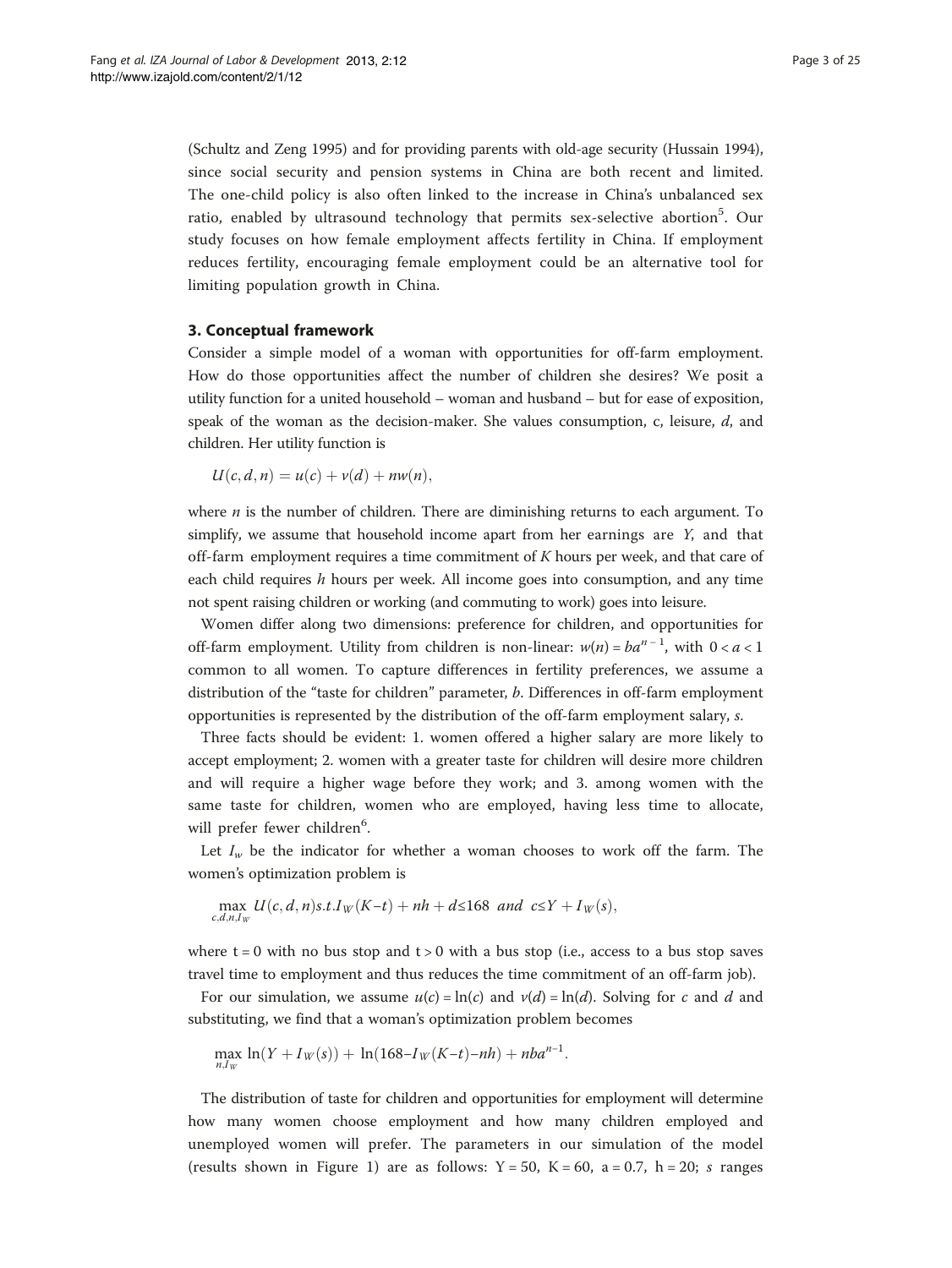between 0 and 55; and b ranges between 0.2 and 1.1. The values of s and b are such that they form a uniform sampling distribution between the limits given. These parameter values were selected with two considerations: simplicity and their ability to approximate actual fertility results. Drawing on our empirical data, we assume that 815 women reside in communities with no bus stop  $(t = 0)$ , and 1540

have access to a bus stop  $(t = 7)$ .

Figure 1 shows the number of children a woman will want as a function of the offered salary and her taste for children. The figure shows cut-off ranges for the preferred number of children in whole numbers (i.e., one or two children). For any given  $b$  (the preference parameter for children), there is a minimum salary offer above which a woman will accept off-farm employment. Having access to a bus stop shifts down the off-farm employment threshold, as shown in the shaded area of Figure 1. For women in the intermediate range of taste for children, there is an upward-sloping threshold for employment, indicating that they must be offered a higher salary to accept employment (to compensate for the opportunity cost of lost time to care for children). When these women have access to a bus stop, they change from  $n^* = 2$  to  $n^* = 1$ : employment reduces preferred fertility. Those with the highest taste for children prefer to have more than one child, whether or not they work.

<span id="page-3-0"></span>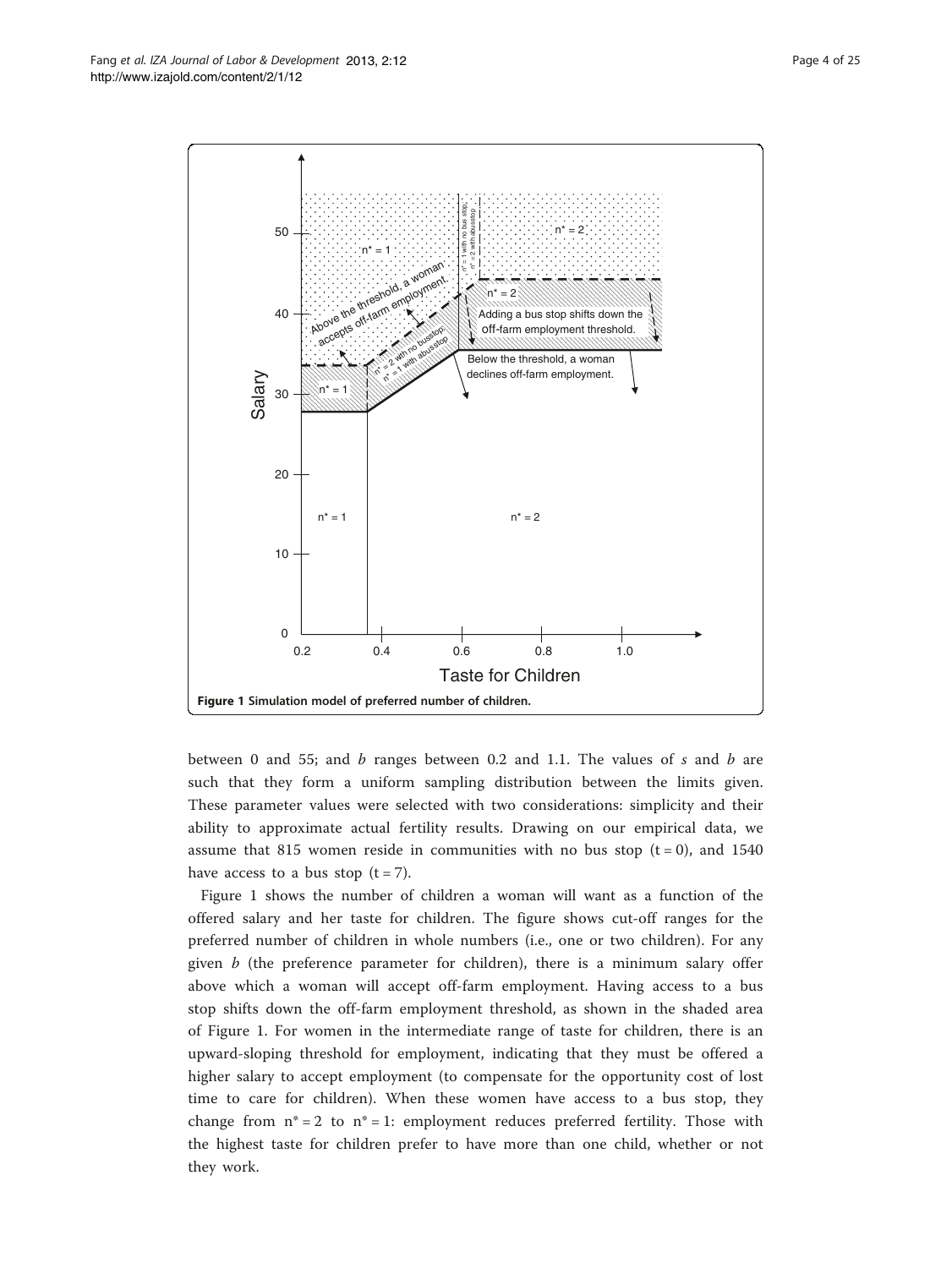<span id="page-4-0"></span>Overall, in our simulation portrayed in Figure [1,](#page-3-0) 35% of women choose employment off the farm. The preferred number of children among those who choose employment (1.46) is significantly less than among those who do not (1.84). As surmised, access to a bus stop increases the percentage of women who choose employment off the farm (from 26% in non-bus-stop communities to 40% for bus stop communities). In other words, where salary opportunities are poor, only 26% of women accept off-farm employment, but in communities with good salary opportunities, 40% accept employment. The presence of a bus stop, by lowering travel time to higher-salary jobs, encourages more women to seek off-farm employment. Those who are employed include women from the higher tail of the child-preference distribution, and therefore the average number of preferred children among working mothers is higher in the bus stop communities (1.50) than it is in non-bus-stop communities  $(1.36)^7$ .

This model is consistent with what we find in our empirical work below: where opportunities for better-paid off-farm employment are greater, significantly more women accept employment; and regardless of location, employed women prefer fewer children (and are more likely to prefer only one child), compared to women who do not work off the farm.

### 4. Data and variables

#### 4.1 Data

We utilize 2006 data from the China Health and Nutrition Survey (CHNS), which is maintained at the Carolina Population Center of the University of North Carolina at Chapel Hill. The CHNS is an ongoing international collaborative project by the Carolina Population Center and the National Institute of Nutrition and Food Safety at the Chinese Center for Disease Control and Prevention. The CHNS was developed to promote the study of social and economic changes in Chinese society on health and nutrition. It was fielded by an international team of researchers whose backgrounds include nutrition, public health, economics, sociology, Chinese studies, and demography. Our study uses the 2006 wave of data, including 11,739 respondents.

Mainland China consists of 32 province-level administrative units. The CHNS data were collected from 9 provinces which account for 44 percent of the Chinese population in 2007: Heilongjiang, Liaoning, Jiangsu, Shandong, Henan, Hubei, Hunan, Guangxi, and Guizhou. These 9 provinces vary substantially in geography, economic development, public resources, and health indicators, with greater wealth and development in the east. Heilongjiang and Liaoning are two heavily-industrialized provinces in northeastern China. Jiangsu and Shandong are two industrialized provinces in eastern China. Henan, Hubei, and Hunan are three agricultural provinces in central China, and Guangxi and Guizhou are relatively underdeveloped southwestern provinces.

The CHNS employed sophisticated sampling techniques. A multistage, random cluster process was used to draw the sample surveyed in each of the provinces. Counties in the 9 provinces were stratified by income (low, middle, and high) and a weighted sampling approach was used to randomly select 4 counties within each province. In addition, the provincial capital and a lower income city were selected when feasible. Villages within the counties, and urban and suburban neighborhoods within the cities, were selected at random. The CHNS has a community survey that accompanies each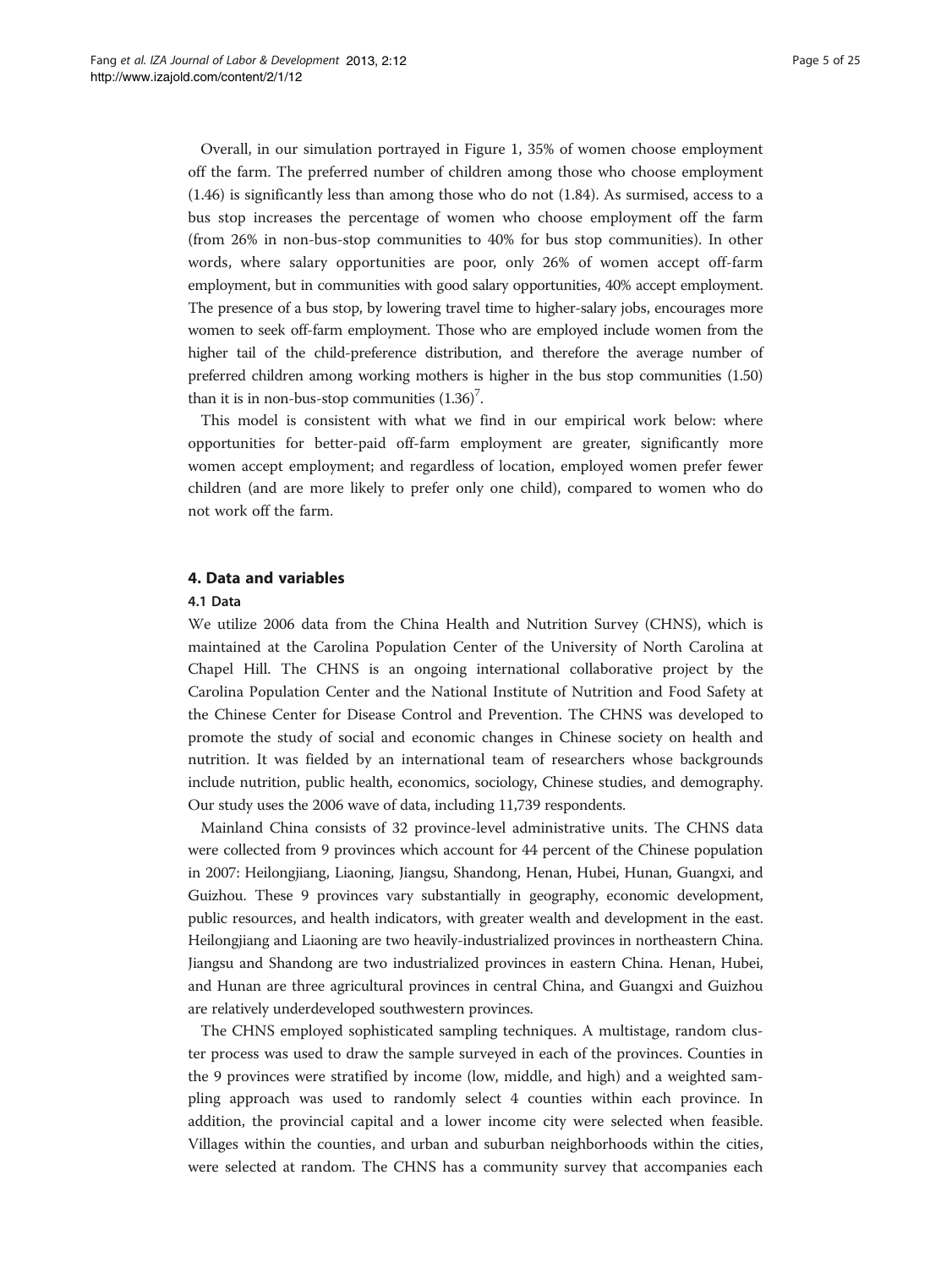wave, which collects information from community officials and business venders. Communities are defined as rural villages and urban neighborhoods.

Because our study focuses on the fertility preferences of married women in China and also uses actual fertility as a robustness check, only respondents who are married, widowed, or divorced, and under age 52 in 2006 are included, resulting in a sample of 2,355 adult female respondents. The CHNS fertility preference questionnaire is not asked of women who were never married, or who are 52 years old or older. Since the official retirement age for women in China is 55, having to confine our sample to women less than 52 years of age nevertheless allows us to analyze virtually all women with the potential to be in the formal labor force.

#### 4.2 Variables

Two fertility variables are employed. The first measures fertility preference as the number of children that a woman says she would prefer to have. The second variable measures actual fertility as the number of surviving children of an ever-married female<sup>8</sup>. Both fertility variables are count measures. To obtain information on fertility preferences, the CHNS questionnaire asked "if you could choose the number of children to have, how many more children would you want to have?" Thus, the preferred number equals the actual number of children plus the number of additional children that a woman would like to have. While it is conceivable that some women may prefer fewer children than they currently have, we believe that the effect of this on fertility is extremely low in China for several reasons. Ample evidence suggests that Chinese women have low-cost access to fertility control, so would not give birth to more children than they prefer<sup>9</sup>; challenges in implementing the one-child policy reveal that it suppresses fertility below the preferred level; children remain highly valued for old-age support, especially in rural areas; and couples without children are often discriminated against in China, because people believe that they have a physical disability (infertility). Given the valuable economic role of children (especially sons, but increasingly daughters as well<sup>10</sup>), and the fertility constraints imposed by the state, most women would prefer at least as many children as they have $11$ .

This study uses a binary variable indicating whether the respondent has a job off the farm to measure female employment status. Each respondent is asked "are you presently working?" If the answer is yes, the respondent is further asked "what is your primary occupation?" The employment variable equals 1 if a woman is presently working and her primary occupation is not farmer, fisherman, or hunter; and equals 0 otherwise. Almost all the rural households have farming lands assigned by the local government, so they can potentially work on their land if they do not have off-farm jobs. Working as a farmer, fisherman, or hunter (the majority are farmers) still provides considerable time and flexibility for women to combine childcare with work, so we include these occupations in the sample not employed off the farm. Employment in this paper is thus defined as off-farm employment. Our hypothesis is that the cost of having more children is higher for women employed off the farm than for those not so employed.

All the employed females in our sample have formal employment, and their occupations fall into the following categories: senior professional/technical worker (doctor, professor, lawyer, architect, engineer), junior professional/technical worker (midwife, nurse, teacher,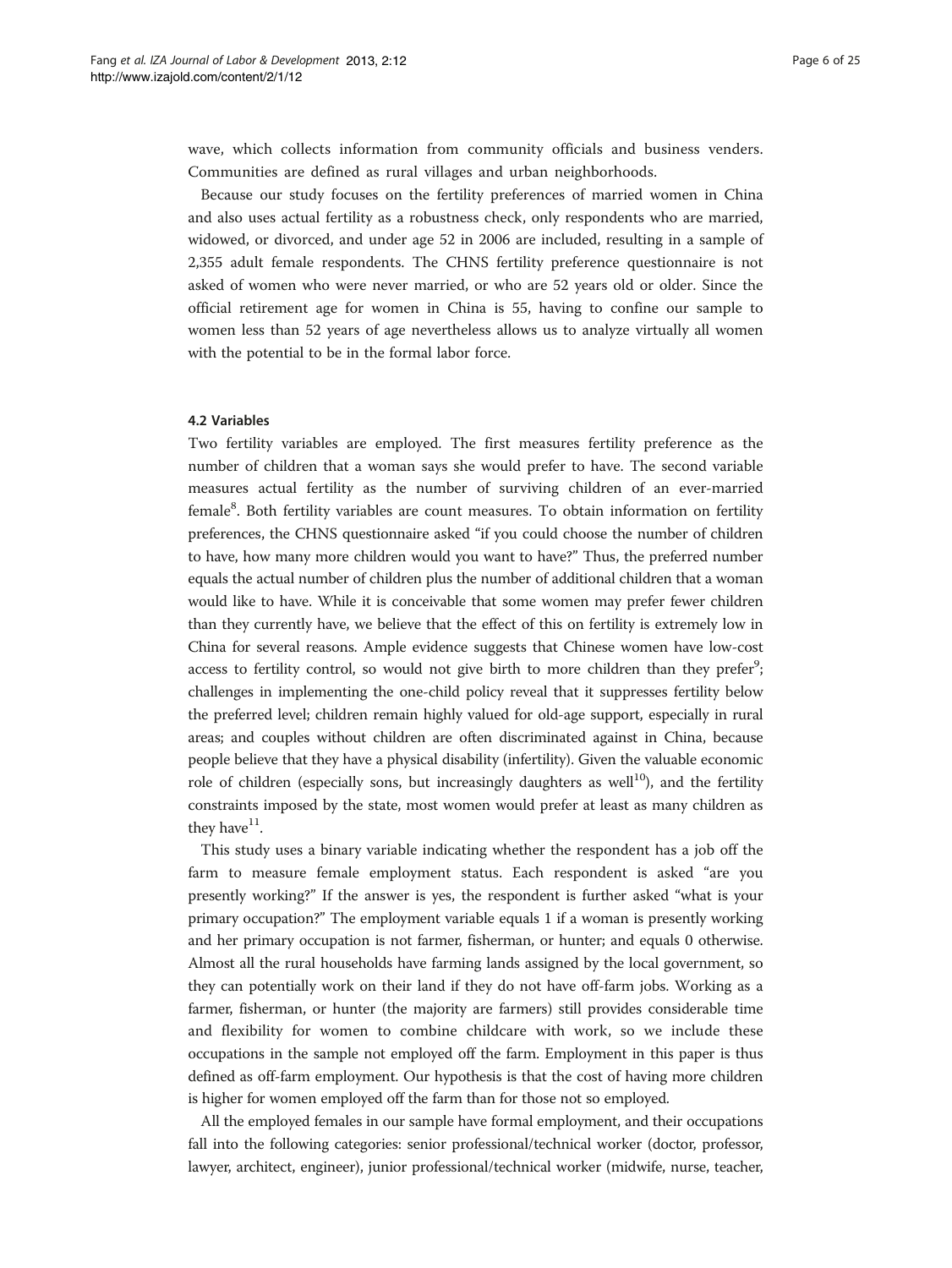editor, photographer), administrator/executive/manager (proprietor, government official, section chief, department or bureau director, administrative cadre, village leader), administrative staff (secretary, office helper), skilled worker (foreman, group leader, craftsman), non-skilled worker (ordinary laborer, logger), army officer, police officer, ordinary soldier, policeman, driver, athlete, actor, musician, and service worker (housekeeper, cook, waiter, doorkeeper, hairdresser, salesperson, launderer, child care worker). Virtually all of these occupations require a formal employment relationship. Thus, informal employment has been excluded from the employed sample. Farmers and other informal employees (such as part-time employees) are treated as part of the non-employed sample.

#### 4.2.1 Instrumental variables

In assessing how off-farm employment for women affects fertility in China, a central challenge is that employment is likely to be endogenous for two reasons: unobservable factors and simultaneity (reverse causality) (Wooldridge [2002](#page-24-0), pp. 50-51). Factors not observable to researchers or omitted in the estimation, such as employment opportunities, the cost of raising a child, and the income effects of employment, are correlated with female employment status and may also affect fertility. The number of children a woman has, and intends to have, also affects her ability and desire to work, as our conceptual framework shows. Such reverse causality produces a simultaneity problem. Indeed, the number of children has long been recognized in the labor economics literature as an important factor affecting female labor supply (Killingworth and Heckman 1986; Angrist and Evans [1998](#page-23-0)).

We apply an instrumental variable (IV) approach to help control for these endogeneity concerns. To be effective, our IV must be correlated with the endogenous variable – offfarm employment – but should not directly affect fertility after controlling for a woman's employment status. Our instrumental variable is whether there is a bus stop in the village or urban neighborhood where the woman resides. A bus stop will enable women to work in other villages or towns, thereby boosting their job opportunities. Bus stops are particularly important in China, since transportation options are limited and poor people must rely upon public transportation. Data for this instrumental variable are taken from the CHNS 2006 Community Survey (supplement to the CHNS 2006), and are reported by the community (village/neighborhood) heads or cadres instead of the household survey respondents.

Our conceptual model shows one way in which access to a bus stop could potentially affect fertility directly, by saving time in commuting to work for women who would prefer to have more children. We believe that bus stops may potentially affect fertility choices even if we control for employment, but the effect should be small. In our sample, preferred fertility is very close for employed women with and without bus stops. Empirically, when we run the two stage least squares estimation (reported below), the first stage results show that bus stops can be excluded (by the exclusion test) once we control for employment status.

A review of policy documents suggests that the set-up of bus stops is largely determined by government administrative needs, population size, and road infrastructure. Bus stops have proliferated more quickly in urban areas, but by 2006 they had also developed extensively in rural areas. Because good transportation can enhance economic development,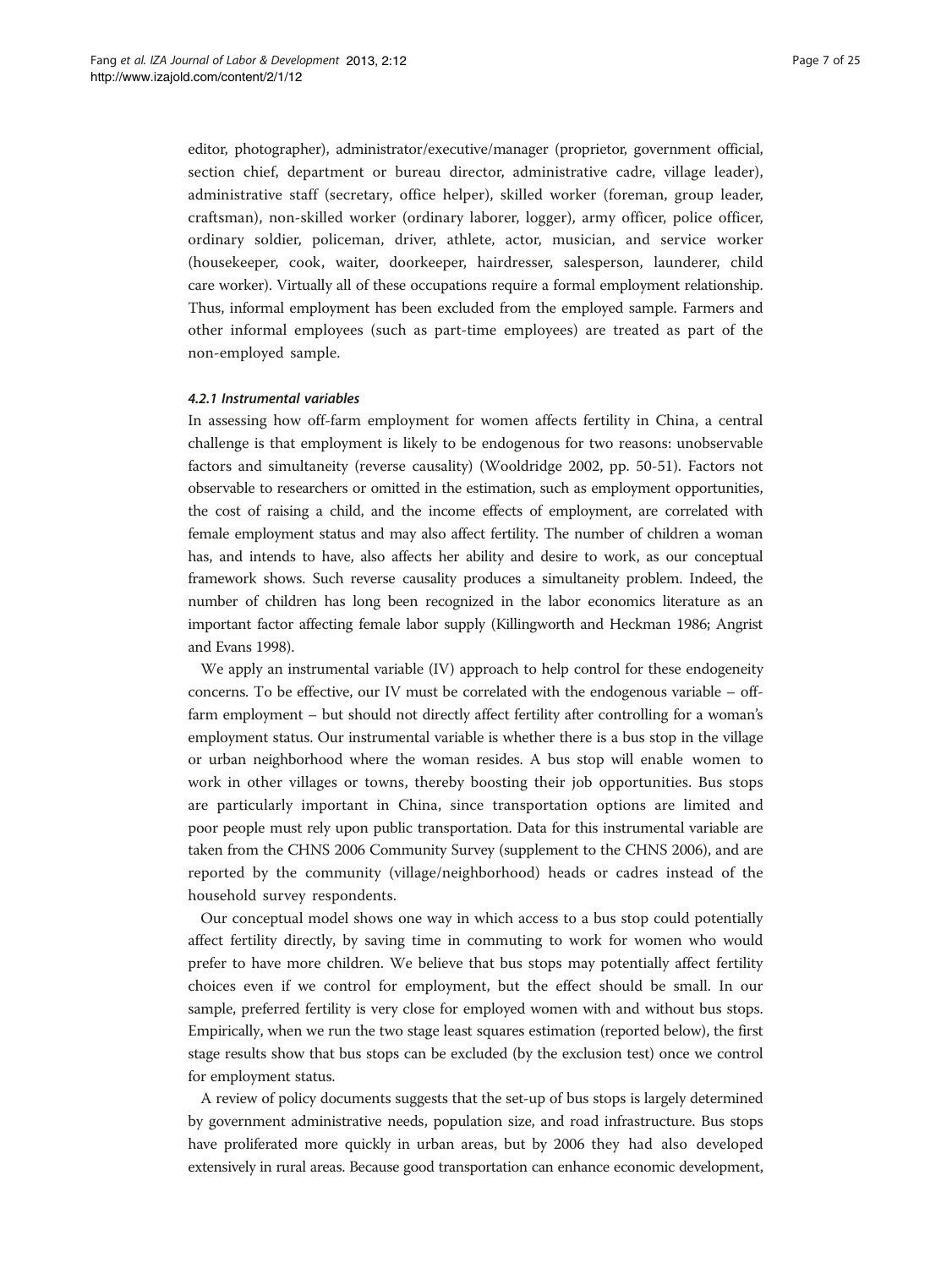China has been investing substantial amounts in improving transportation infrastructure down to the village and neighborhood levels.

The administration system in rural China includes county, township, and administrative villages. One county  $(xian)$  includes several townships  $(xian)$ , and one township includes several administrative villages (xingzheng cun). The administrative village is the lowest administration or government level in China, and may cover several natural villages (ziran cun). An administration village is often the largest natural village among several neighboring natural villages. Policies have subsidized standard roads (gong  $\mu$ ) to various villages and neighborhoods. Bus stops are usually set up first in counties and townships, and later are extended to each administrative village and large natural villages. Although we cannot completely rule out the possibility that bus stops are set up partly in response to demand for female employment, we think that this is highly unlikely, and we show that in our data bus stops do not affect fertility directly after controlling for female employment status.

The estimated average treatment effect will be biased if the subjects who are influenced by the instruments do not represent the overall population (Imbens and Angrist [1994](#page-23-0)). This would occur, for example, if the instruments applied to only a small subset of the sample, e.g., a very small percentage of households own a private car. But the IV used in this study affects a wide range of the observations in our study sample, not simply a small subset: 60 percent of unemployed women and 75 percent of employed women in our sample have access to a bus stop in their villages/neighborhoods $^{12}$ . This sizable prevalence will ensure that our estimates are close to the true average treatment effect<sup>13</sup>.

Our IV is constructed from data in the 2006 CHNS community survey, the same year as the CHNS survey data for female employment and fertility. Results are very similar when we use bus stop information from the 2000 or 2004 CHNS community survey data $14$ .

#### 4.2.2 Other explanatory variables

Our multivariate estimates control for other explanatory variables that may affect fertility. Household income has been found to positively affect fertility in China, so we include a measure of total household income<sup>15</sup>. Ethnic minorities in China are often allowed to have more than one child, so we include a binary variable indicating minority status (of the wife and/or husband). Because a strong preference for sons is still apparent in China (e.g., Coale and Banister [1996;](#page-23-0) Li et al. [2010\)](#page-24-0), we also include a binary variable indicating whether the first child is a son. We expect that women who already have a son as the first child will have or prefer to have fewer children than those who do not.

The socio-demographic factors we adjust for include: age, educational attainment (less than primary school, primary school, lower middle school, upper middle school, technical school, and college), current marital status (married and widowed/divorced), and province of residence. (Heilongjiang serves as the reference province). Including the province where the respondent resides further controls for unobserved environmental or cultural characteristics that may be correlated with female employment and fertility. We also control for smoking and alcohol consumption status. Smoking may lead to infertility (Howe et al. [1985](#page-23-0); and Bolumar et al. [1996](#page-23-0)). Alcohol consumption may indicate an individual's addictive traits and responsibility level, which may influence fertility. Alcohol consumption also often complements smoking.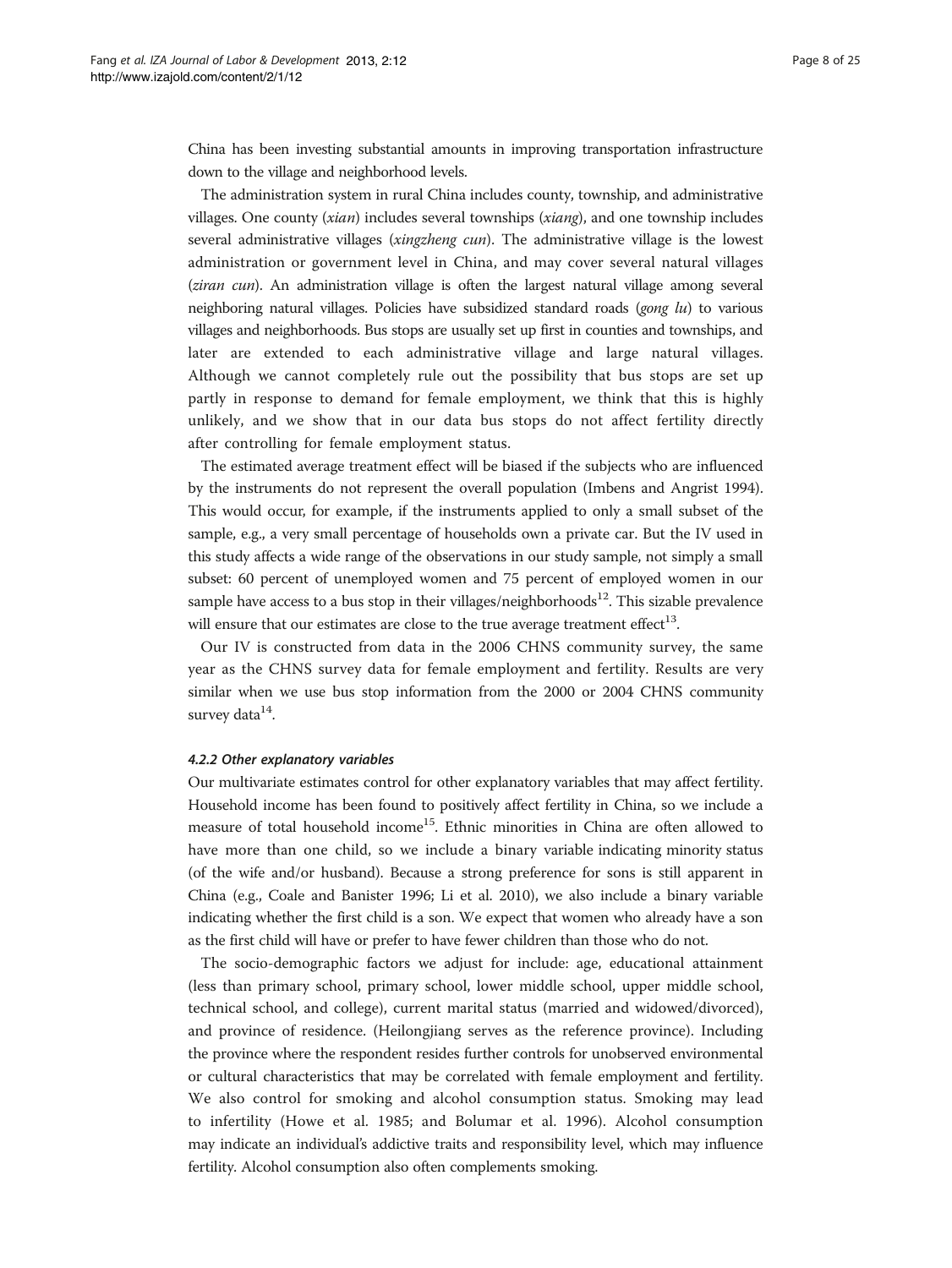<span id="page-8-0"></span>Finally, the multivariate estimation also controls for village or neighborhood population density, population control policies implemented in the communities (i.e., whether a couple of Han ethnicity is allowed to have two children if the first child is a girl, and whether a couple receives a subsidy if having only one child), and urban or rural location.

#### 5. Estimation strategy

Our fertility measures are

 $F_p$  = preferred number of children, and

 $F_a$  = actual number of children.

Both measures are estimated using the same empirical model, which assumes that fertility is a function of female employment and other explanatory variables:

$$
F_i = \beta_0 + X\beta_1 + E\beta_2 + \varepsilon,\tag{1}
$$

where

 $F_i$  = fertility measure,  $i = p$  or a;

 $X = a$  vector of other explanatory variables;

 $E = a$  binary indicator of whether the woman is employed in an off-farm job;

 $β<sub>0</sub> - β<sub>2</sub> = coefficients to be estimated; and$ 

 $\varepsilon$  = the disturbance term.

The key coefficient of interest is  $\beta_2$ , the effect of female off-farm employment on fertility. The previous literature has employed ordinary least squares (OLS) (Zhang [1990](#page-24-0)) and count variable estimation (Poisson) (Schultz [1988\)](#page-24-0) to estimate Equation (1). Given that fertility measures are count variables, Poisson estimation seems more appropriate.

As discussed above, we employ instrumental variables to overcome endogeneity bias. A two-stage least squares estimation is implemented. The first-stage regression model is:

$$
E = \alpha_0 + X\alpha_1 + I V \alpha_2 + u,\tag{2}
$$

where

IV = instrumental variable;

 $\alpha_0 - \alpha_2$  = coefficients to be estimated; and

u = the disturbance term.

Equation (2) will be estimated by OLS estimation at the first stage in the two-stage least squares model. Traditional two-stage least squares estimation assumes that both the fertility measures and the employment measure are continuous, but in this context obviously they are not. The fertility measure is a count variable, while our employment measure is binary. Therefore, OLS and two-stage least squares are unlikely to provide efficient estimates of the effect of female employment status on fertility. Thus, after presenting traditional results for ordinary and two-stage least squares, we turn to a Poisson estimation procedure. We do so first without correcting for endogeneity, and then present a two-stage Poisson estimation that corrects for endogeneity.

Unfortunately, it is not feasible to replace the employment status measure with its predicted value from the first stage in the two-stage Poisson model (Terza et al. [2008](#page-24-0)). Therefore, for our Poisson results we use two-stage residual inclusion estimation (Terza et al. [2008\)](#page-24-0), which is equivalent to control function estimation (Rivers and Vuong [1988;](#page-24-0) and Smith and Blundell [1986](#page-24-0)). The first stage of this two-stage residual inclusion estimation is similar to that in Equation (2). That gives us the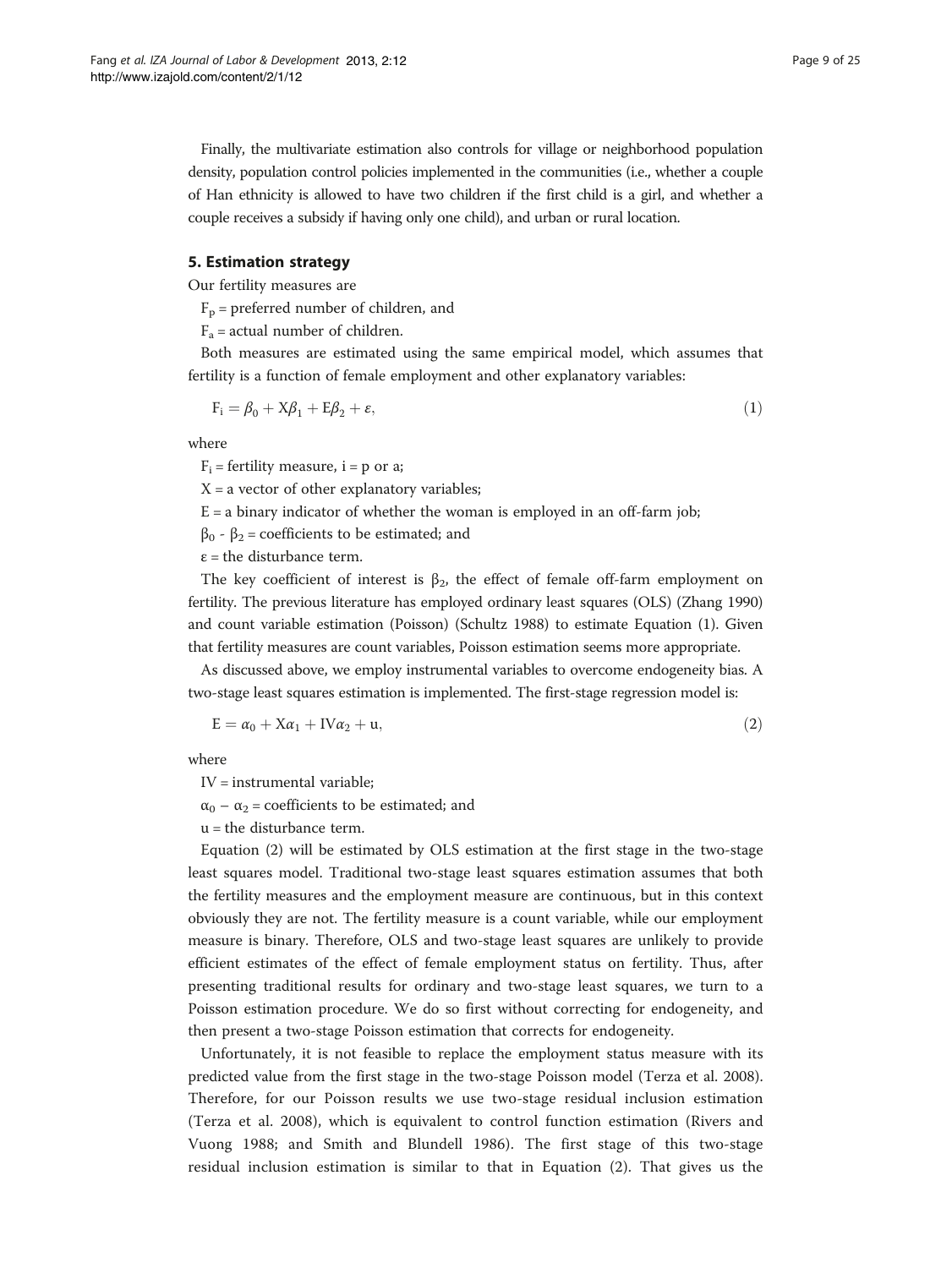<span id="page-9-0"></span>estimated residual instead of the predicted dependent variable. Considering the binary nature of female employment status, our model in the first stage will be a Probit estimation to obtain the generalized residual (Gourieroux et al. [1987\)](#page-23-0). Then we insert this generalized residual from the first stage, namely û, into Equation [\(1](#page-8-0)) as follows:

$$
F = \beta_0 + X\beta_1 + E\beta_2 + \hat{u}\beta_3 + \varepsilon. \tag{3}
$$

If the coefficient on û proves to be statistically significant, that indicates that female employment status is endogenous (Rivers and Vuong [1988;](#page-24-0) Smith and Blundell [1986](#page-24-0); and Terza et al. [2008\)](#page-24-0) conditional on the validity of our instrumental variable. The endogeneity-corrected coefficient  $\beta_2$  in Equation (3) provides an unbiased estimate of the effect of female employment status on fertility (Terza et al. [2008\)](#page-24-0). Due to the two-stage feature of this approach, the estimated standard errors in Equation (3) are underestimated (Terza et al. [2008\)](#page-24-0). Thus, we employ bootstrapping techniques with 1,000 replications to obtain the corrected standard errors.

#### 6. Results

# 6.1 Descriptive statistics

Our study sample in 2006 includes 2,355 ever-married women between 20 and 52 years  $old<sup>16</sup>$ . Table [1](#page-10-0) shows descriptive statistics by female employment status. In our sample, 35.71 percent (841 women) are employed in full-time or part-time off-farm jobs. This employment rate is consistent with previous studies<sup>17</sup>. A woman who is not employed would prefer to have 1.768 children on average, while an employed woman would prefer 1.378 children, a difference of 0.380 children. On average, a woman who is not employed has 1.650 children and an employed woman has 1.202 children, a difference of 0.448 children. Thus, when comparing employed and unemployed women, differences in the preferred number of children are close to but smaller than those in the actual number of children<sup>18</sup>.

Among women not employed in off-farm jobs, 60.2 percent have access to a bus stop in their own village or neighborhood; this percent rises to 74.7 for the employed sample. Thus, having a bus stop nearby is positively correlated with female employment status, suggesting that our instrumental variable has potential.

Table [1](#page-10-0) also provides descriptive statistics for the other explanatory variables by employment status. Compared to women who work at home, employed women have higher household income, are less likely to be minority, are more likely to have a son as the first child, are less likely to smoke but more likely to drink alcohol, are more likely to have health insurance, have more education, and enjoy better health status. The average age of a woman who works at home is 40.5, and that of employed women is 39. This slight gap in ages cannot explain the substantial differences in fertility between these two groups.

Table [2](#page-11-0) shows the fertility measures by female employment status. Compared to their employed counterparts in both urban and rural areas, women who are not employed off the farm have more children, prefer to have more children, and are more likely to have or prefer to have more than one child. Specifically, among women who are not employed off the farm, 3.369 percent prefer no children and 33.157 percent prefer only one child. Thus, approximately 63 percent of women who are not employed prefer more than one child, and 56 percent of them have more than one child. In contrast,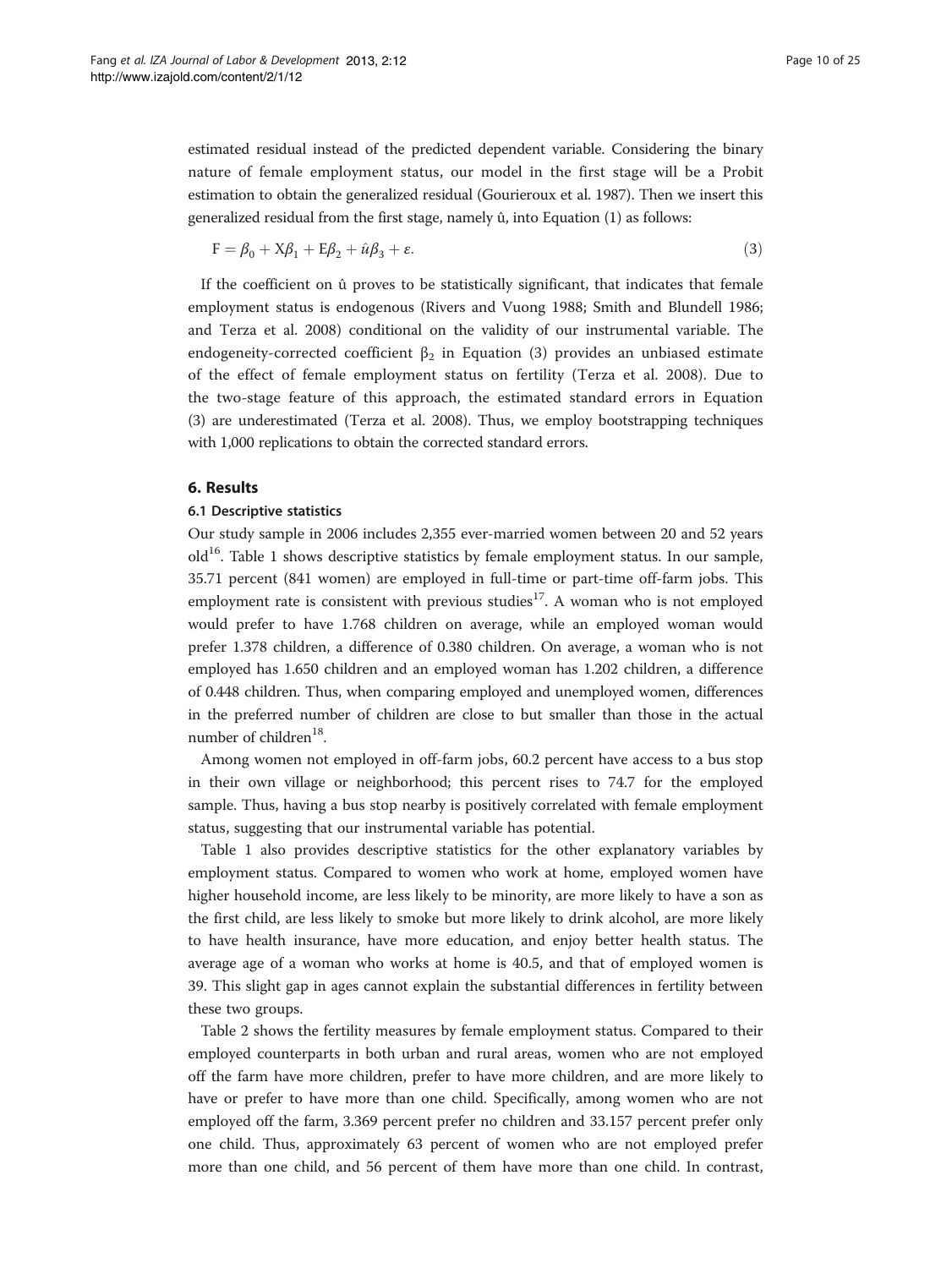# <span id="page-10-0"></span>Table 1 Descriptive statistics

| <b>Variables</b>                                                             | Mean <sup>1</sup> |              |           |             |  |
|------------------------------------------------------------------------------|-------------------|--------------|-----------|-------------|--|
| Employment status <sup>2</sup>                                               |                   | Not employed | Employed  |             |  |
| Sample size                                                                  |                   | $N = 1514$   |           | $N = 841$   |  |
| Fertility variables                                                          |                   |              |           |             |  |
| Preferred number of children                                                 | 1.768             | (0.816)      | 1.378     | (0.695)     |  |
| Actual number of children                                                    | 1.650             | (0.803)      | 1.202     | (0.632)     |  |
| Instrumental variables <sup>3</sup>                                          |                   |              |           |             |  |
| A bus stop in the village or neighborhood                                    | 0.602             |              | 0.747     |             |  |
| Other explanatory variables                                                  |                   |              |           |             |  |
| Household annual income (RMB)                                                | 18408.270         | (26224.350)  | 31250.620 | (32105.140) |  |
| Ethnic minority (wife and/or husband)                                        | 0.156             |              | 0.102     |             |  |
| Age                                                                          | 40.546            | (7.679)      | 38.960    | (7.310)     |  |
| Married                                                                      | 0.982             |              | 0.967     |             |  |
| The first child is a son                                                     | 0.463             |              | 0.477     |             |  |
| Wife has siblings                                                            | 0.967             |              | 0.956     |             |  |
| Husband has siblings                                                         | 0.930             |              | 0.888     |             |  |
| Smoking                                                                      | 0.024             |              | 0.004     |             |  |
| Drinking alcohol                                                             | 0.069             |              | 0.124     |             |  |
| Health insurance                                                             | 0.452             |              | 0.591     |             |  |
| Education                                                                    |                   |              |           |             |  |
| Less than primary school                                                     | 0.203             |              | 0.050     |             |  |
| Primary school                                                               | 0.235             |              | 0.096     |             |  |
| Lower middle school                                                          | 0.409             |              | 0.380     |             |  |
| Upper middle school                                                          | 0.126             |              | 0.168     |             |  |
| Technical school                                                             | 0.023             |              | 0.164     |             |  |
| College                                                                      | 0.003             |              | 0.141     |             |  |
| Occupation                                                                   |                   |              |           |             |  |
| Worker                                                                       | N/A               |              | 0.585     |             |  |
| Professional                                                                 | N/A               |              | 0.166     |             |  |
| Manager                                                                      | N/A               |              | 0.040     |             |  |
| Staff                                                                        | N/A               |              | 0.130     |             |  |
| Other occupations                                                            | N/A               |              | 0.078     |             |  |
| Health status                                                                |                   |              |           |             |  |
| Excellent                                                                    | 0.119             |              | 0.180     |             |  |
| Good                                                                         | 0.542             |              | 0.522     |             |  |
| Fair                                                                         | 0.283             |              | 0.282     |             |  |
| Poor                                                                         | 0.057             |              | 0.017     |             |  |
| Village or neighborhood population (in 1000)                                 | 3.188             | (4.106)      | 5.540     | (8.125)     |  |
| Han nationality allowed to have two children<br>if the first child is female | 0.469             |              | 0.233     |             |  |
| Receiving a subsidy if having one child                                      | 0.668             |              | 0.705     |             |  |
| Urban                                                                        | 0.050             |              | 0.439     |             |  |
| Province                                                                     |                   |              |           |             |  |
| Heilongjiang                                                                 | 0.147             |              | 0.112     |             |  |
| Liaoning                                                                     | 0.116             |              | 0.136     |             |  |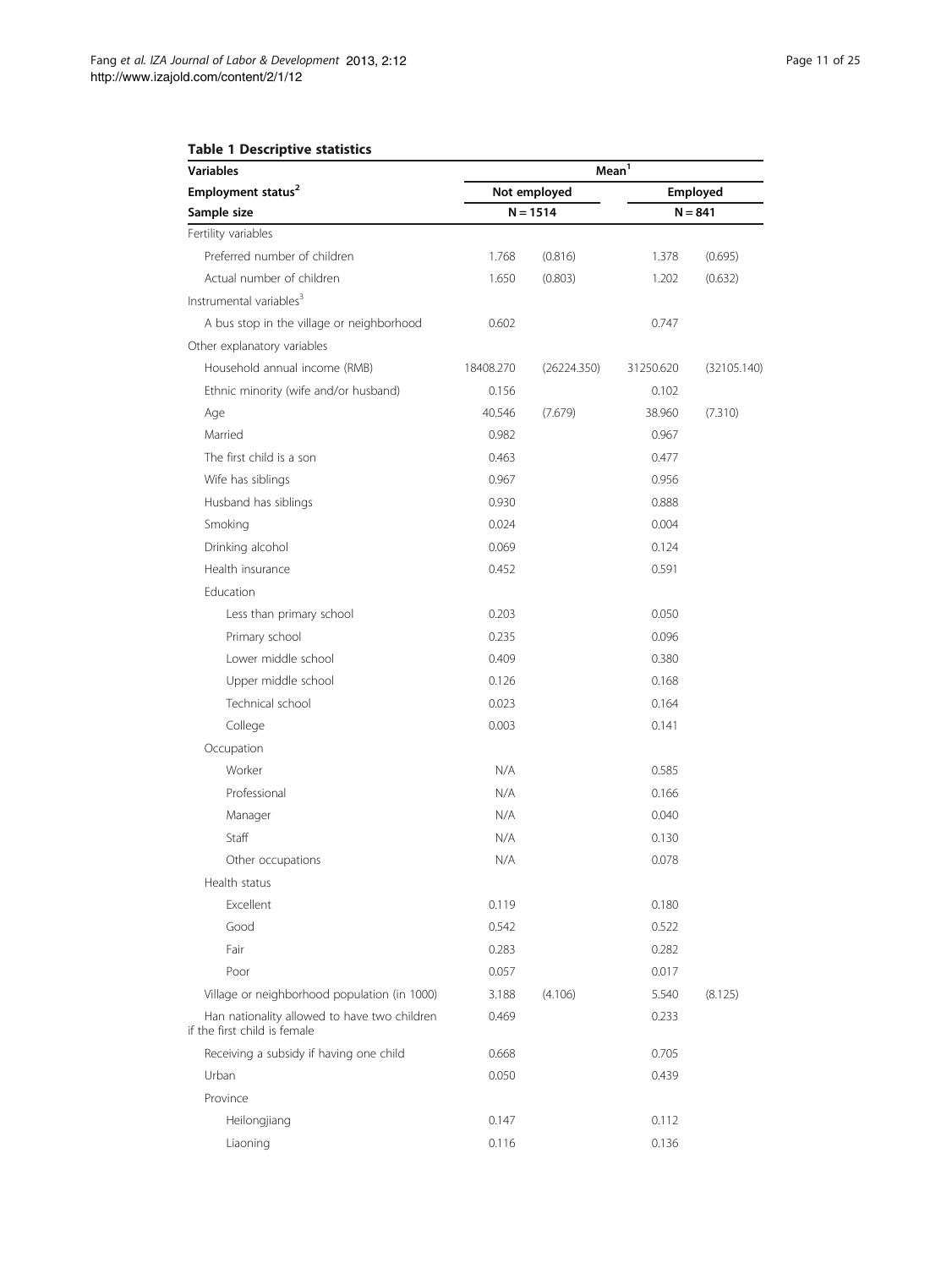| . .      |       |       |
|----------|-------|-------|
| Jiangsu  | 0.075 | 0.149 |
| Shandong | 0.079 | 0.131 |
| Henan    | 0.143 | 0.069 |
| Hubei    | 0.104 | 0.102 |
| Hunan    | 0.131 | 0.067 |
| Guangxi  | 0.101 | 0.128 |
| Guizhou  | 0.106 | 0.107 |

## <span id="page-11-0"></span>Table 1 Descriptive statistics (Continued)

Data source: China Health and Nutrition Survey 2006.

 $N/A$  not applicable.<br><sup>1</sup> Standard deviations are reported in parentheses for continuous variables.

 $2$  Employment status is defined by whether an individual has a job off the farm.

<sup>3</sup> Instrumental variables are from China Health and Nutrition Survey Community Questionnaire 2006.

only about 34 percent of employed women prefer having more than one child, and just 23 percent of these women do have more than one child. We should stress that we expect preferred fertility to exceed actual fertility for at least two reasons: some women are young and still in their child-bearing years, and some may prefer more children than allowed.

#### 6.2 OLS and two-stage least squares estimation

Table [3](#page-12-0) presents the results using OLS estimation, thus not controlling for endogeneity. On average, female employment reduces the preferred number of children by 0.07 and the actual number of children by 0.12. The coefficient on female employment status in the preferred fertility regression is statistically significant at the 10 percent level, and is

| Preferred number of              | Not employed   |              | Employed       |          |
|----------------------------------|----------------|--------------|----------------|----------|
| children                         | Frequency      | Percent      | Frequency      | Percent  |
| $\mathbf 0$                      | 51             | 3.369        | 31             | 3.686    |
| 1                                | 502            | 33.157       | 524            | 62.307   |
| $\overline{2}$                   | 756            | 49.934       | 230            | 27.348   |
| 3                                | 172            | 11.361       | 51             | 6.064    |
| $\overline{4}$                   | 20             | 1.321        | $\overline{4}$ | 0.476    |
| 5                                | 11             | 0.727        | $\mathbf{0}$   | 0.000    |
| 6                                | $\overline{2}$ | 0.132        |                | 0.119    |
| Total                            | 1514           | 100.000      | 841            | 100.000  |
|                                  |                | Not employed |                | Employed |
| <b>Actual number of children</b> | Frequency      | Percent      | Frequency      | Percent  |
| $\mathbf 0$                      | 67             | 4.425        | 57             | 6.778    |
| 1                                | 600            | 39.630       | 591            | 70.273   |
| $\overline{2}$                   | 678            | 44.782       | 165            | 19.620   |
| 3                                | 143            | 9.445        | 24             | 2.854    |
| $\overline{4}$                   | 17             | 1.123        | 3              | 0.357    |
| 5                                | 9              | 0.594        | 0              | 0.000    |
| 6                                | $\Omega$       | 0.000        |                | 0.119    |
| Total                            | 1514           | 100.000      | 841            | 100.000  |

Table 2 Preferred and actual fertility in China, by woman's employment status, 2006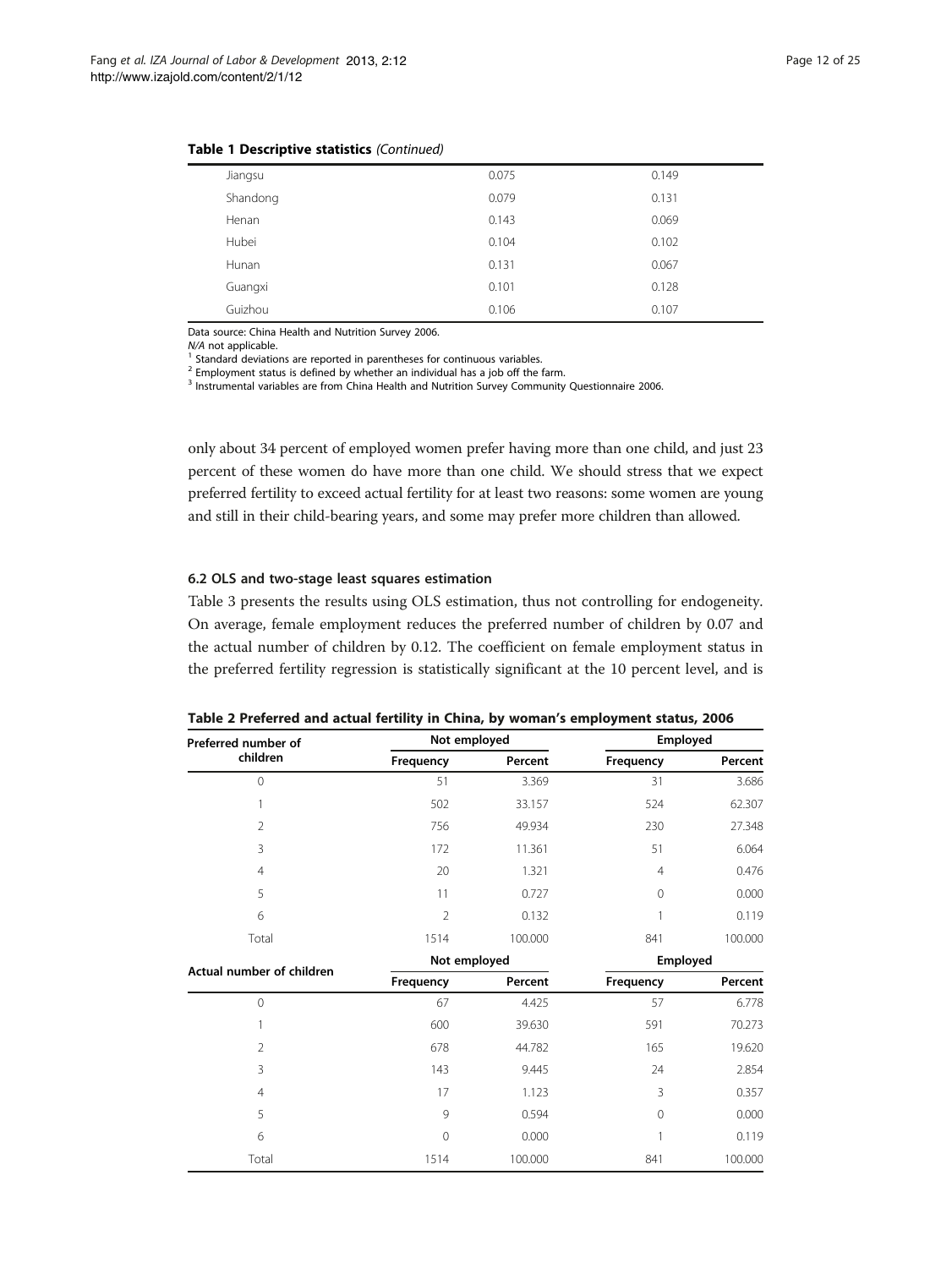| <b>Variables</b>                       |          | Ordinary least squares estimation | (coefficient) |                              |  |
|----------------------------------------|----------|-----------------------------------|---------------|------------------------------|--|
|                                        |          | Preferred number<br>of children   |               | Actual number<br>of children |  |
| Female employment status               |          |                                   |               |                              |  |
| Not employed (reference)               |          |                                   |               |                              |  |
| Employed                               |          | $-0.070$ $(0.042)$ *              | $-0.120$      | $(0.038)$ ***                |  |
| Other explanatory variables            |          |                                   |               |                              |  |
| Household annual income in natural log |          | $0.014$ $(0.008)*$                | 0.011         | $(0.006)^*$                  |  |
| Ethnic minority (wife and/or husband)  |          | $0.012$ $(0.053)$                 | 0.050         | (0.048)                      |  |
| Age                                    | $-0.009$ | (0.020)                           | 0.084         | $(0.016)$ ***                |  |
| Age squared                            | 0.001    | (0.001)                           | $-0.001$      | $(0.0002)$ ***               |  |
| Married                                | 0.087    | (0.146)                           | 0.127         | (0.129)                      |  |
| The first child is a son               | $-0.117$ | $(0.028)$ ***                     | $-0.102$      | $(0.026)$ ***                |  |
| Wife has siblings                      | 0.048    | (0.077)                           | 0.035         | (0.075)                      |  |
| Husband has siblings                   | 0.056    | (0.070)                           | 0.020         | (0.063)                      |  |
| Smoking                                | $-0.089$ | (0.129)                           | $-0.057$      | (0.125)                      |  |
| Drinking alcohol                       | 0.088    | $(0.051)^*$                       | 0.030         | (0.046)                      |  |
| Health insurance                       |          | $0.064$ $(0.033)$ **              | 0.041         | (0.031)                      |  |
| Education                              |          |                                   |               |                              |  |
| Less than primary school (reference)   |          |                                   |               |                              |  |
| Primary school                         | $-0.140$ | $(0.060)$ **                      | $-0.138$      | $(0.057)$ **                 |  |
| Lower middle school                    | $-0.220$ | $(0.054)$ ***                     | $-0.209$      | $(0.051)$ ***                |  |
| Upper middle school                    | $-0.330$ | $(0.061)$ ***                     | $-0.322$      | $(0.058)$ ***                |  |
| Technologic school                     | $-0.430$ | $(0.078)$ ***                     | $-0.352$      | $(0.067)$ ***                |  |
| College                                | $-0.344$ | $(0.090)$ ***                     | $-0.325$      | $(0.074)$ ***                |  |
| Occupation                             |          |                                   |               |                              |  |
| Worker (reference)                     |          |                                   |               |                              |  |
| Professional                           | $-0.058$ | (0.071)                           |               | $-0.018$ (0.058)             |  |
| Manager                                |          | $-0.099$ $(0.101)$                | $-0.044$      | (0.086)                      |  |
| Staff                                  | $-0.031$ | (0.073)                           | 0.013         | (0.058)                      |  |
| Other occupations                      |          | $-0.038$ (0.087)                  | 0.007         | (0.078)                      |  |
| Health status                          |          |                                   |               |                              |  |
| Excellent (reference)                  |          |                                   |               |                              |  |
| Good                                   |          | $0.020$ $(0.040)$                 |               | $-0.039$ (0.037)             |  |
| Fair                                   |          | $0.016$ $(0.048)$                 | $-0.053$      | (0.043)                      |  |
| Poor                                   |          | $-0.029$ $(0.076)$                |               | $-0.054$ (0.076)             |  |
| Province                               |          |                                   |               |                              |  |
| Heilongjiang (reference)               |          |                                   |               |                              |  |
| Liaoning                               | 0.140    | $(0.049)$ ***                     |               | $0.112$ $(0.044)$ ***        |  |
| Jiangsu                                | 0.028    | (0.054)                           | 0.002         | (0.049)                      |  |
| Shandong                               | 0.127    | $(0.058)$ **                      | 0.044         | (0.053)                      |  |
| Henan                                  | 0.553    | $(0.055)$ ***                     | 0.473         | $(0.051)$ ***                |  |
| Hubei                                  | 0.290    | $(0.058)$ ***                     | 0.249         | $(0.051)$ ***                |  |
| Hunan                                  | 0.391    | $(0.060)$ ***                     | 0.215         | $(0.051)$ ***                |  |

<span id="page-12-0"></span>Table 3 Ordinary least squares estimation of preferred and actual fertility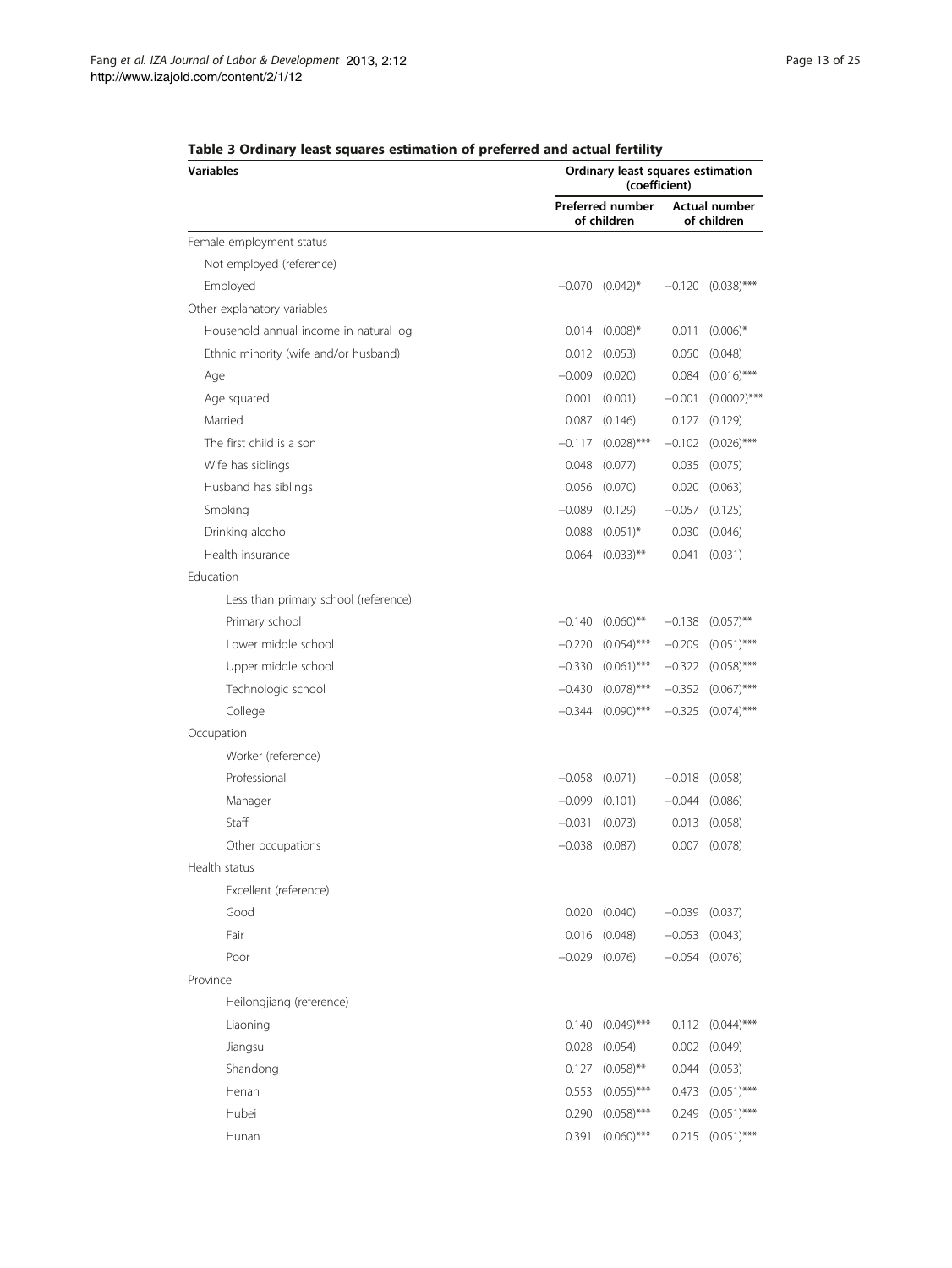| Guangxi                                                                  | 0.237    | $(0.078)$ ***          | 0.195    | $(0.073)$ ***          |
|--------------------------------------------------------------------------|----------|------------------------|----------|------------------------|
| Guizhou                                                                  |          | $0.513$ $(0.070)$ ***  | 0.451    | $(0.063)$ ***          |
| Village or neighborhood population (in 1000)                             | $-0.007$ | $(0.003)$ **           | $-0.007$ | $(0.002)$ ***          |
| Han nationality allowed to have two childrenif the first child is female | 0.213    | $(0.037)$ ***          | 0.260    | $(0.034)$ ***          |
| Receiving a subsidy if having one child                                  |          | $-0.224$ $(0.040)$ *** | $-0.167$ | $(0.034)$ ***          |
| Urban                                                                    |          | $-0.188$ $(0.052)$ *** | $-0.223$ | $(0.040)$ ***          |
| Constant                                                                 |          | $1.226$ $(0.436)$ ***  |          | $-0.906$ $(0.351)$ *** |
| Adjusted R squared                                                       | 0.240    |                        | 0.324    |                        |

Table 3 Ordinary least squares estimation of preferred and actual fertility (Continued)

Note: standard deviations are reported in parentheses.

\* significant at the 10% level; \*\* significant at the 5% level; \*\*\* significant at the 1% level.

significant at the 1 percent level for the actual fertility regression. These marginal effects of employment on fertility are somewhat smaller than those found in Table [1](#page-10-0), possibly reflecting the endogeneity problems that the OLS approach encounters. Our results are consistent with the finding of Scotese and Wang [\(1995\)](#page-24-0) that female employment significantly reduces fertility, although those authors do not control for the endogeneity of employment. The adjusted R squared of the OLS model is about 0.24 for the preferred fertility estimation and 0.32 for the actual fertility estimation.

Table [4](#page-14-0) shows the results from the first-stage regressions predicting employment status (both OLS and probit) using our IV estimation approach. The instrumental variable (a bus stop in the community) proves to be positively and significantly related to female employment at the 1 percent level in both the OLS and probit estimations. Table [4](#page-14-0) also reports various tests for the instrumental variable obtained from the two-stage least squares estimation using the preferred number of children as the dependent variable, including tests of excluded instruments, under-identification tests, and weak instrument-robust inference tests. Each of these tests is highly significant. For example, the F statistic of the weak identification test is 22.52, which is significant at the 1 percent level and indicates that the IV is not weak in the first stage estimation and affects employment status. The IV can be excluded from the fertility equation, meaning that availability of a bus stop does not affect fertility directly after controlling for female employment status. However, the endogeneity test by Wu-Hausman F statistic has a p value of 0.17, even if our instrument for correcting endogeneity is valid. This insignificance may reflect that fertility measures are count variables and two-stage least squares estimation may not be appropriate.

Table [5](#page-16-0) reports the second-stage estimation results by two-stage least squares after controlling for endogeneity. We find that the coefficients on female employment status remain negative, and are statistically significant. In addition, the absolute values of coefficients increase, suggesting that OLS estimation underestimates the negative effects of female employment on fertility.

# 6.3 Poisson estimation

Tables [6](#page-18-0) and [7](#page-19-0) show the estimated coefficients from the Poisson estimation. After correcting the endogeneity by the two-stage method in Table [7,](#page-19-0) the coefficient of female employment remains negative and statistically significant at the 5 percent level for the preferred fertility regression and at the 1 percent level for the actual fertility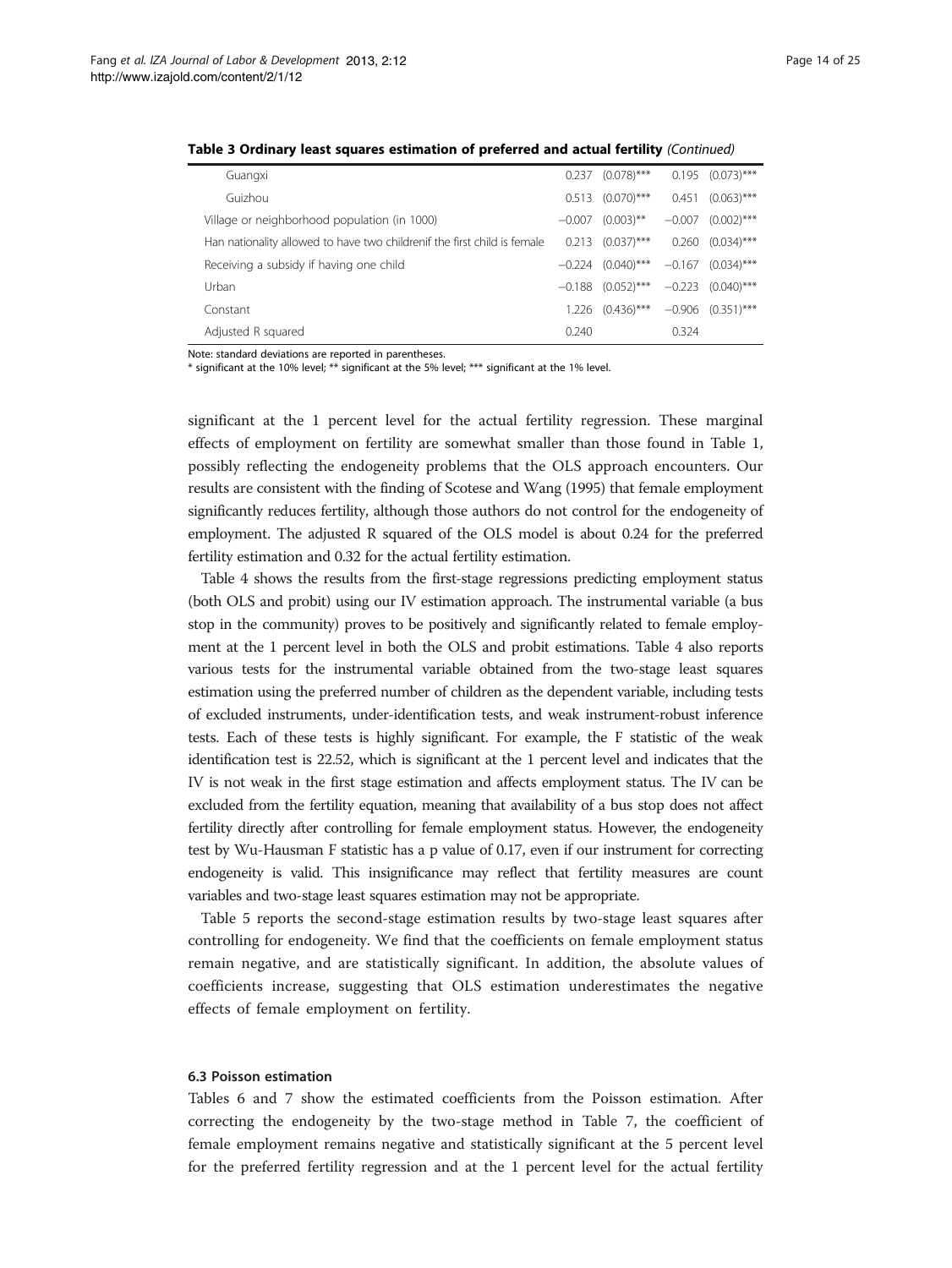| паріє ¬ тие нізі зіауе езіннасірії изніў сне нізігиненіаг тапаріе<br><b>Estimation model</b> | Estimation with "Employed" as<br>the dependent variable |                                              |                           |                |  |
|----------------------------------------------------------------------------------------------|---------------------------------------------------------|----------------------------------------------|---------------------------|----------------|--|
|                                                                                              |                                                         | <b>Ordinary least</b><br>squares coefficient | Probit marginal<br>effect |                |  |
| Instrumental variable                                                                        |                                                         |                                              |                           |                |  |
| A bus stop in the village or neighborhood                                                    | 0.079                                                   | $(0.017)$ ***                                | 0.106                     | $(0.025)$ ***  |  |
| Other explanatory variables                                                                  |                                                         |                                              |                           |                |  |
| Household annual income in natural log                                                       | 0.019                                                   | $(0.004)$ ***                                | 0.041                     | $(0.010)$ ***  |  |
| Ethnic minority (wife and/or husband)                                                        | $-0.064$                                                | $(0.024)$ ***                                | $-0.100$                  | $(0.036)$ ***  |  |
| Age                                                                                          | 0.027                                                   | $(0.009)$ ***                                | 0.055                     | $(0.015)$ ***  |  |
| Age squared                                                                                  | $-0.001$                                                | $(0.001)$ ***                                | $-0.001$                  | $(0.0002)$ *** |  |
| Married                                                                                      | $-0.025$                                                | (0.056)                                      | $-0.085$                  | (0.102)        |  |
| The first child is a son                                                                     | 0.007                                                   | (0.015)                                      | 0.013                     | (0.023)        |  |
| Wife has siblings                                                                            | $-0.025$                                                | (0.0436)                                     | $-0.031$                  | (0.072)        |  |
| Husband has siblings                                                                         | $-0.019$                                                | (0.035)                                      | $-0.001$                  | (0.055)        |  |
| Smoking                                                                                      | $-0.061$                                                | $(0.037)^*$                                  | $-0.197$                  | $(0.071)$ **   |  |
| Drinking alcohol                                                                             | 0.024                                                   | (0.026)                                      | 0.086                     | $(0.044)$ **   |  |
| Health insurance                                                                             | $-0.014$                                                | (0.017)                                      | 0.023                     | (0.026)        |  |
| Education                                                                                    |                                                         |                                              |                           |                |  |
| Less than primary school (reference)                                                         |                                                         |                                              |                           |                |  |
| Primary school                                                                               | 0.026                                                   | (0.024)                                      | 0.084                     | $(0.048)$ ***  |  |
| Lower middle school                                                                          | 0.122                                                   | $(0.023)$ ***                                | 0.233                     | $(0.041)$ ***  |  |
| Upper middle school                                                                          | 0.136                                                   | $(0.029)$ ***                                | 0.274                     | $(0.051)$ ***  |  |
| Technologic school                                                                           | 0.148                                                   | $(0.039)$ ***                                | 0.512                     | $(0.047)$ ***  |  |
| College                                                                                      | 0.109                                                   | $(0.041)$ ***                                | 0.677                     | $(0.023)$ ***  |  |
| Health status                                                                                |                                                         |                                              |                           |                |  |
| Excellent (reference)                                                                        |                                                         |                                              |                           |                |  |
| Good                                                                                         | $-0.059$                                                | $(0.023)$ ***                                | $-0.082$                  | $(0.035)$ ***  |  |
| Fair                                                                                         | $-0.046$                                                | $(0.026)$ *                                  | $-0.053$                  | (0.037)        |  |
| Poor                                                                                         | $-0.140$                                                | $(0.039)$ ***                                | $-0.214$                  | $(0.045)$ ***  |  |
| Province                                                                                     |                                                         |                                              |                           |                |  |
| Heilongjiang (reference)                                                                     |                                                         |                                              |                           |                |  |
| Liaoning                                                                                     | 0.141                                                   | $(0.028)$ ***                                | 0.259                     | $(0.052)$ ***  |  |
| Jiangsu                                                                                      | 0.309                                                   | $(0.033)$ ***                                | 0.444                     | $(0.048)$ ***  |  |
| Shandong                                                                                     | 0.204                                                   | $(0.030)$ ***                                | 0.354                     | $(0.050)$ ***  |  |
| Henan                                                                                        | 0.019                                                   | (0.023)                                      | 0.024                     | (0.050)        |  |
| Hubei                                                                                        | 0.152                                                   | $(0.031)$ ***                                | 0.236                     | $(0.057)$ ***  |  |
| Hunan                                                                                        | 0.032                                                   | (0.027)                                      | 0.046                     | (0.054)        |  |
| Guangxi                                                                                      | 0.240                                                   | $(0.035)$ ***                                | 0.420                     | $(0.052)$ ***  |  |
| Guizhou                                                                                      | 0.160                                                   | $(0.030)$ ***                                | 0.305                     | $(0.057)$ ***  |  |
| Village or neighborhood population (in 1000)                                                 | $-0.002$                                                | $(0.001)$ **                                 | $-0.003$                  | (0.002)        |  |
| Han nationality allowed to have two children if the first<br>child is female                 | $-0.033$                                                | $(0.017)^*$                                  | $-0.041$                  | (0.027)        |  |
| Receiving a subsidy if having one child                                                      | 0.039                                                   | $(0.019)$ **                                 | 0.064                     | $(0.030)$ **   |  |
| Urban                                                                                        | 0.306                                                   | $(0.026)$ ***                                | 0.491                     | $(0.032)$ ***  |  |
| Constant                                                                                     | $-0.507$                                                | $(0.196)$ ***                                | N/A                       |                |  |

<span id="page-14-0"></span>

| Table 4 The first stage estimation using the instrumental variable |  |  |  |  |
|--------------------------------------------------------------------|--|--|--|--|
|--------------------------------------------------------------------|--|--|--|--|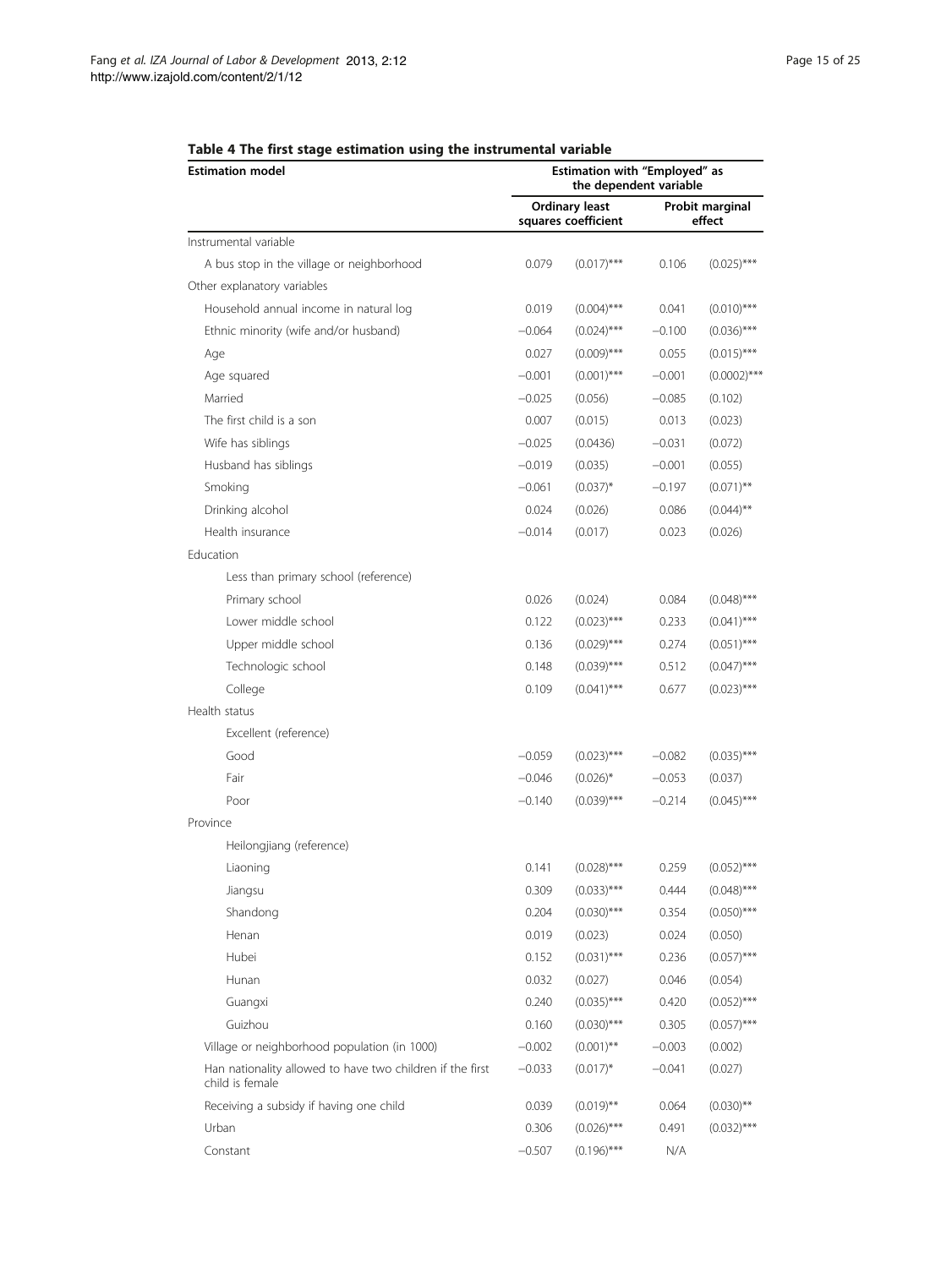| R squared                                        | 0.378  |        | N/A |  |
|--------------------------------------------------|--------|--------|-----|--|
| Tests of the first stage <sup>1</sup>            |        |        |     |  |
| Test of excluded instruments                     |        |        |     |  |
| F statistic                                      | 22.520 | ***    | N/A |  |
| Underidentification tests                        |        |        |     |  |
| Kleibergen-Paap rk LM statistic                  | 22.690 | ***    | N/A |  |
| Kleibergen-Paap rk Wald statistic                | 22.960 | ***    | N/A |  |
| Weak identification test                         |        |        |     |  |
| Kleibergen-Paap Wald rk F statistic <sup>2</sup> | 22.600 | $\ast$ | N/A |  |

|  |  |  |  | Table 4 The first stage estimation using the instrumental variable (Continued) |  |  |
|--|--|--|--|--------------------------------------------------------------------------------|--|--|
|--|--|--|--|--------------------------------------------------------------------------------|--|--|

N/A not applicable.

\* significant at the 10% level; \*\* significant at the 5% level; \*\*\* significant at the 1% level.

<sup>1</sup> Tests are obtained using preferred number of children as the dependent variable in two-stage least squares estimation.

 $2$  Only 10% maximal IV size of Stock-Yogo weak ID test critical value is available.

regression, indicating that employment reduces fertility. The included residuals are also statistically significant.

The marginal effects by Poisson estimation are reported in Table [8](#page-20-0). Without controlling for endogeneity, employment reduces the preferred number of children by 0.069 and reduces the actual number of children by 0.119 – marginal effects that are very close to those estimated by OLS (Table [3\)](#page-12-0). After controlling for endogeneity with the two-stage residual inclusion Poisson estimation, the negative effects of employment on the preferred number of children and the actual number of children increase (in absolute value) to 0.352 and 0.498, respectively. The marginal effects of Poisson estimation, after correcting for endogeneity, are smaller than those estimated by two-stage least squares in Table [4](#page-14-0), probably reflecting the advantages of count variables estimation (since linear regressions may over-estimate the true effects).

Results using Poisson estimations are similar to those using OLS and two-stage least squares in terms of signs and magnitudes, and suggest that endogeneity leads to an underestimate of the negative effects of employment status on fertility. In addition, the included residual obtained from the first stage is positive and significant, confirming that the employment measure is potentially endogenous (Hausman [1978](#page-23-0); Hausman [1983;](#page-23-0) and Wooldridge [2002\)](#page-24-0), and the disturbance terms of the fertility Equation [\(1](#page-8-0)) and the employment Equation [\(2](#page-8-0)) are positively correlated. This positive correlation leads OLS and simple Poisson regressions to underestimate the effect of employment on fertility. Ordered probit estimations (reflecting the possibility that fertility decisions may be ordered choices for a family) are very similar (available upon request from the authors).

Employing our preferred Poisson estimations with two-stage residual inclusion, we find that household annual income positively affects both preferred fertility and actual fertility. Age and age squared are good predictors for actual fertility, but not for preferred fertility. Having a first child who is a son significantly reduces both preferred and actual fertility, as expected given the Chinese emphasis on sons. We also find that married women with health insurance are more likely to prefer or have more children. This may reflect that their birth expenses or health-care costs for their children are covered by insurance, or possibly reflect other correlates of having health insurance (such as husband's occupation). We also find that education reduces fertility, perhaps reflecting the differential opportunity costs of having more children for women with greater education. Education is also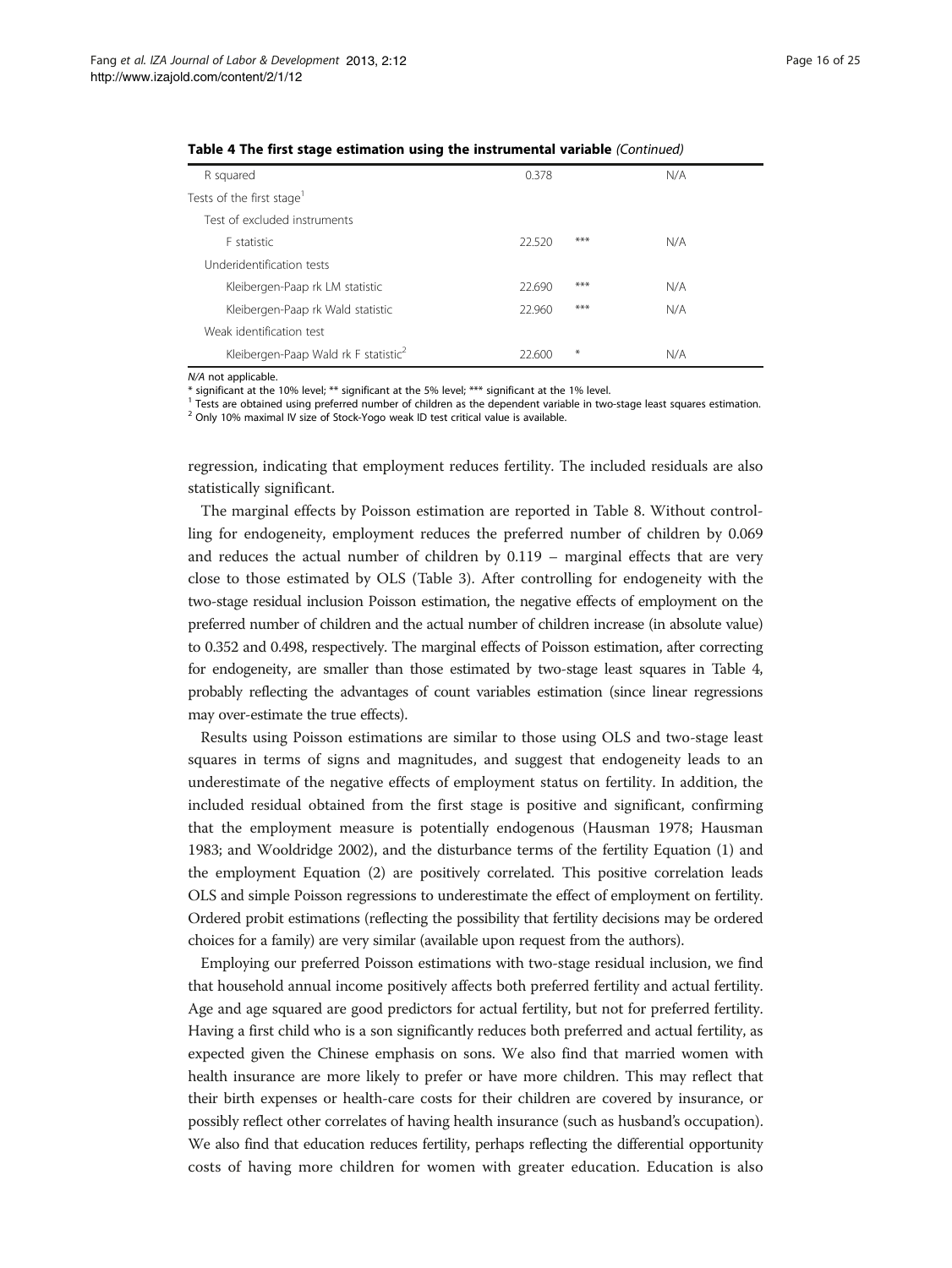# <span id="page-16-0"></span>Table 5 Two-stage least squares estimations

| <b>Variables</b><br>Two-stage least squares estimation |       |                        |                                               |                                  |  |
|--------------------------------------------------------|-------|------------------------|-----------------------------------------------|----------------------------------|--|
|                                                        |       | of children            | Preferred number Actual number of<br>children |                                  |  |
| Female employment status                               |       |                        |                                               |                                  |  |
| Not employed (reference)                               |       |                        |                                               |                                  |  |
| Employed                                               |       | $-0.638$ $(0.437)$     |                                               | $-0.640$ $(0.393)^*$             |  |
| Other explanatory variables                            |       |                        |                                               |                                  |  |
| Household annual income in natural log                 |       | $0.025$ $(0.013)$ **   |                                               | $0.022$ $(0.010)$ **             |  |
| Ethnic minority (wife and/or husband)                  |       | $-0.031$ $(0.058)$     |                                               | $0.010$ $(0.055)$                |  |
| Age                                                    |       | $0.006$ $(0.023)$      |                                               | $0.097$ $(0.020)$ ***            |  |
| Age squared                                            |       | $0.000$ $(0.0003)$     | $-0.001$                                      | $(0.0003)$ ***                   |  |
| Married                                                |       | $0.072$ $(0.145)$      |                                               | $0.112$ $(0.132)$                |  |
| The first child is a son                               |       | $-0.112$ $(0.029)$ *** |                                               | $-0.098$ $(0.027)$ ***           |  |
| Wife has siblings                                      |       | $0.035$ $(0.082)$      |                                               | $0.024$ $(0.077)$                |  |
| Husband has siblings                                   |       | $0.049$ $(0.070)$      |                                               | $0.013$ $(0.064)$                |  |
| Smoking                                                |       | $-0.119$ $(0.130)$     |                                               | $-0.084$ $(0.126)$               |  |
| Drinking alcohol                                       |       | $0.102$ $(0.053)*$     |                                               | $0.043$ $(0.049)$                |  |
| Health insurance                                       |       | $0.061$ $(0.034)^*$    |                                               | $0.038$ $(0.032)$                |  |
| Education                                              |       |                        |                                               |                                  |  |
| Less than primary school (reference)                   |       |                        |                                               |                                  |  |
| Primary school                                         |       | $-0.124$ $(0.062)$ **  | $-0.123$                                      | $(0.057)$ **                     |  |
| Lower middle school                                    |       | $-0.147$ $(0.079)^*$   |                                               | $-0.143$ $(0.067)$ <sup>**</sup> |  |
| Upper middle school                                    |       | $-0.250$ $(0.089)$ *** | $-0.248$                                      | $(0.078)$ ***                    |  |
| Technologic school                                     |       | $-0.345$ $(0.104)$ *** | $-0.273$                                      | $(0.088)$ ***                    |  |
| College                                                |       | $-0.277$ $(0.105)***$  |                                               | $-0.263$ $(0.086)$ ***           |  |
| Occupation                                             |       |                        |                                               |                                  |  |
| Worker (reference)                                     |       |                        |                                               |                                  |  |
| Professional                                           |       | $0.235$ $(0.238)$      |                                               | $0.250$ $(0.212)$                |  |
| Manager                                                |       | $0.199$ $(0.253)$      |                                               | $0.229$ $(0.226)$                |  |
| Staff                                                  |       | $0.221$ $(0.209)$      |                                               | $0.244$ $(0.183)$                |  |
| Other occupations                                      |       | $0.312$ $(0.281)$      |                                               | $0.327$ $(0.253)$                |  |
| Health status                                          |       |                        |                                               |                                  |  |
| Excellent (reference)                                  |       |                        |                                               |                                  |  |
| Good                                                   |       | $-0.017$ (0.049)       |                                               | $-0.073$ (0.045)                 |  |
| Fair                                                   |       | $-0.012$ (0.055)       |                                               | $-0.079$ $(0.048)$ *             |  |
| Poor                                                   |       | $-0.109$ $(0.103)$     |                                               | $-0.127$ (0.099)                 |  |
| Province                                               |       |                        |                                               |                                  |  |
| Heilongjiang (reference)                               |       |                        |                                               |                                  |  |
| Liaoning                                               |       | $0.229$ $(0.082)$ ***  |                                               | $0.193$ $(0.077)$ ***            |  |
| Jiangsu                                                |       | $0.186$ $(0.133)$      |                                               | $0.148$ $(0.124)$                |  |
| Shandong                                               |       | $0.247$ $(0.109)$ **   |                                               | $0.154$ $(0.100)$                |  |
| Henan                                                  | 0.565 | $(0.056)$ ***          | 0.484                                         | $(0.053)$ ***                    |  |
| Hubei                                                  |       | $0.371$ $(0.086)$ ***  | 0.324                                         | $(0.077)$ ***                    |  |
| Hunan                                                  |       | $0.404$ $(0.063)$ ***  | 0.227                                         | $(0.055)$ ***                    |  |
| Guangxi                                                |       | $0.364$ $(0.129)$ ***  | 0.312                                         | $(0.120)$ ***                    |  |
| Guizhou                                                |       | $0.603$ $(0.095)$ ***  |                                               | $0.534$ $(0.090)$ ***            |  |
|                                                        |       |                        |                                               |                                  |  |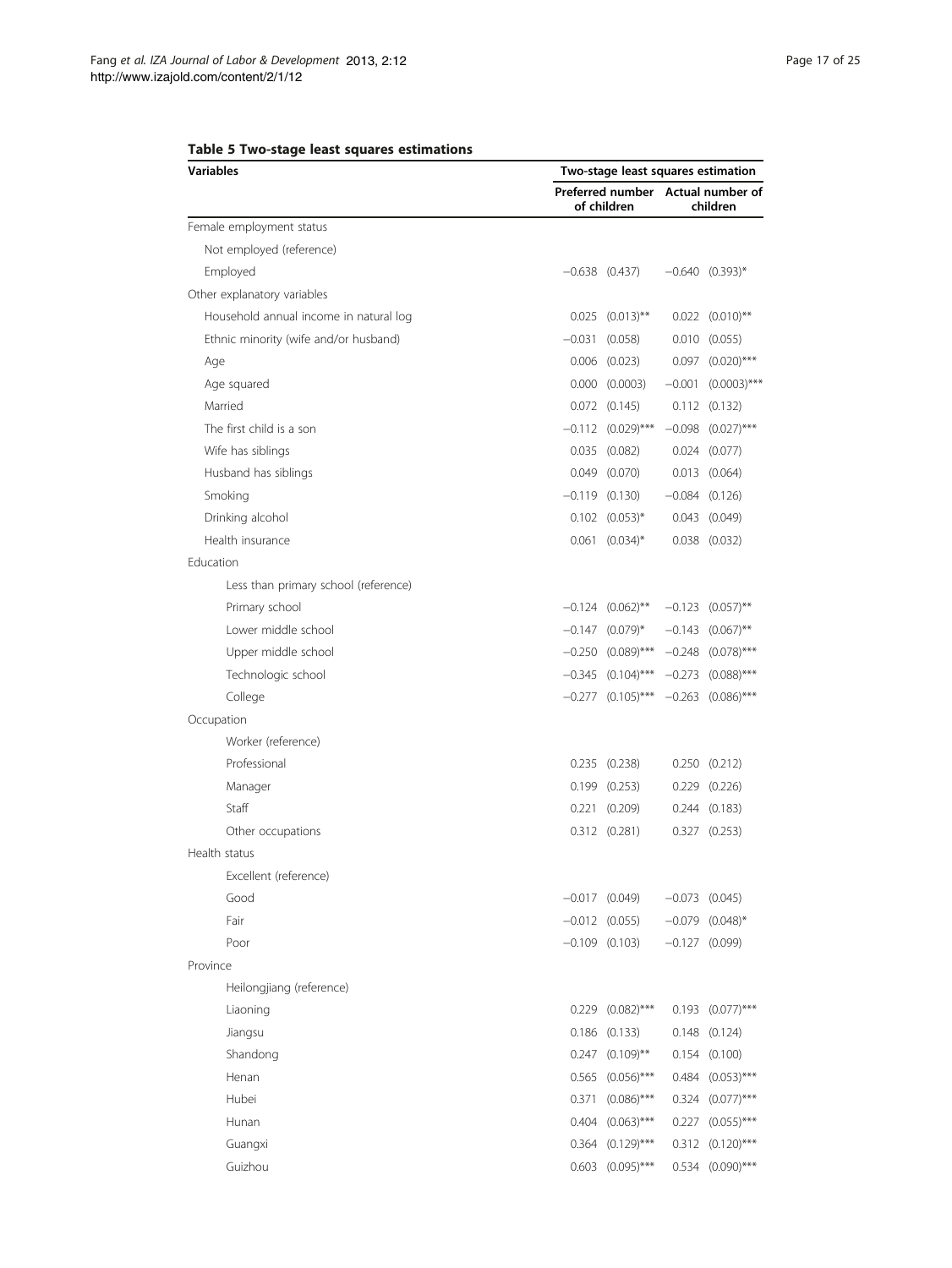| Village or neighborhood population (in 1000)                              | $-0.007$ (0.003)**                            | $-0.007$ $(0.002)$ *** |
|---------------------------------------------------------------------------|-----------------------------------------------|------------------------|
| Han nationality allowed to have two children if the first child is female | $0.187$ $(0.044)$ *** $0.236$ $(0.039)$ ***   |                        |
| Receiving a subsidy if having one child                                   | $-0.209$ $(0.043)$ *** $-0.153$ $(0.037)$ *** |                        |
| Urban                                                                     | $-0.010$ (0.143) $-0.060$ (0.129)             |                        |
| Constant                                                                  | $0.990$ $(0.483)$ ** $-1.122$ $(0.393)$ ***   |                        |
|                                                                           |                                               |                        |

<span id="page-17-0"></span>Table 5 Two-stage least squares estimations (Continued)

Note: standard deviations are reported in parentheses.

\* significant at the 10% level; \*\* significant at the 5% level; \*\*\* significant at the 1% level.

positively correlated with the probability of being employed. We do not find that a woman's occupation significantly affects fertility after controlling for employment status. Poor health status, not surprisingly, is associated with having and preferring fewer children. We also find that there is substantial variation in fertility among the 9 provinces, holding other factors fixed. Women living in less economically-developed provinces (Guangxi and Guizhou) or in agriculture-intensive provinces (Henan, Hubei, and Hunan) have and prefer to have more children.

#### 6.4 Sensitivity analyses

We conducted various sensitivity analyses to check the robustness of our results. In the first sensitivity analysis, we examine heterogeneity by separating mothers with grown-up children from those with young children. We divided the entire sample into two subsamples according to the age of their youngest child. (The dividing median age of children was 16.24, an age that supports our study assumptions since 16-year-olds qualify as adults in China). This partition lets us know whether employment status affects fertility choices differently for women with young children compared to those with grown children. We thought it unlikely that women with older children would be likely or able to have more children. The results show that a job (employed off the farm) significantly reduces actual fertility by 0.17 for those women with young children (i.e., their youngest child is less than 16.24 years old), but had no effect on actual fertility choices of mothers whose youngest child is already at least 16.24 years old. One potential explanation is that off-farm employment imposes a higher cost on women with young children, compared to women with older children. The effects of employment on the preferred number of children in these two groups are not statistically significant ( $p$  values  $> 0.10$ ). Due to limited space, these sensitivity results are omitted from the paper, but are available from the authors upon request.

In a second sensitivity analysis, we examined fertility as a binary phenomenon. The first category contained women with 0 or 1 child, thus in accord with the most stringent form of the one-child policy. The second category contained women with 2 or more children. We then examined the effects of employment on this binary variable, which essentially represents strict adherence to the one-child policy. Our results show that employment reduces the probability of falling into the second category (and violating the one-child policy) by  $29\%$  (p value < 0.05).

# 7. Conclusion

Our prime finding is that off-farm employment reduces fertility for Chinese women. Based on our Poisson estimation with two-stage residual inclusion, which controls for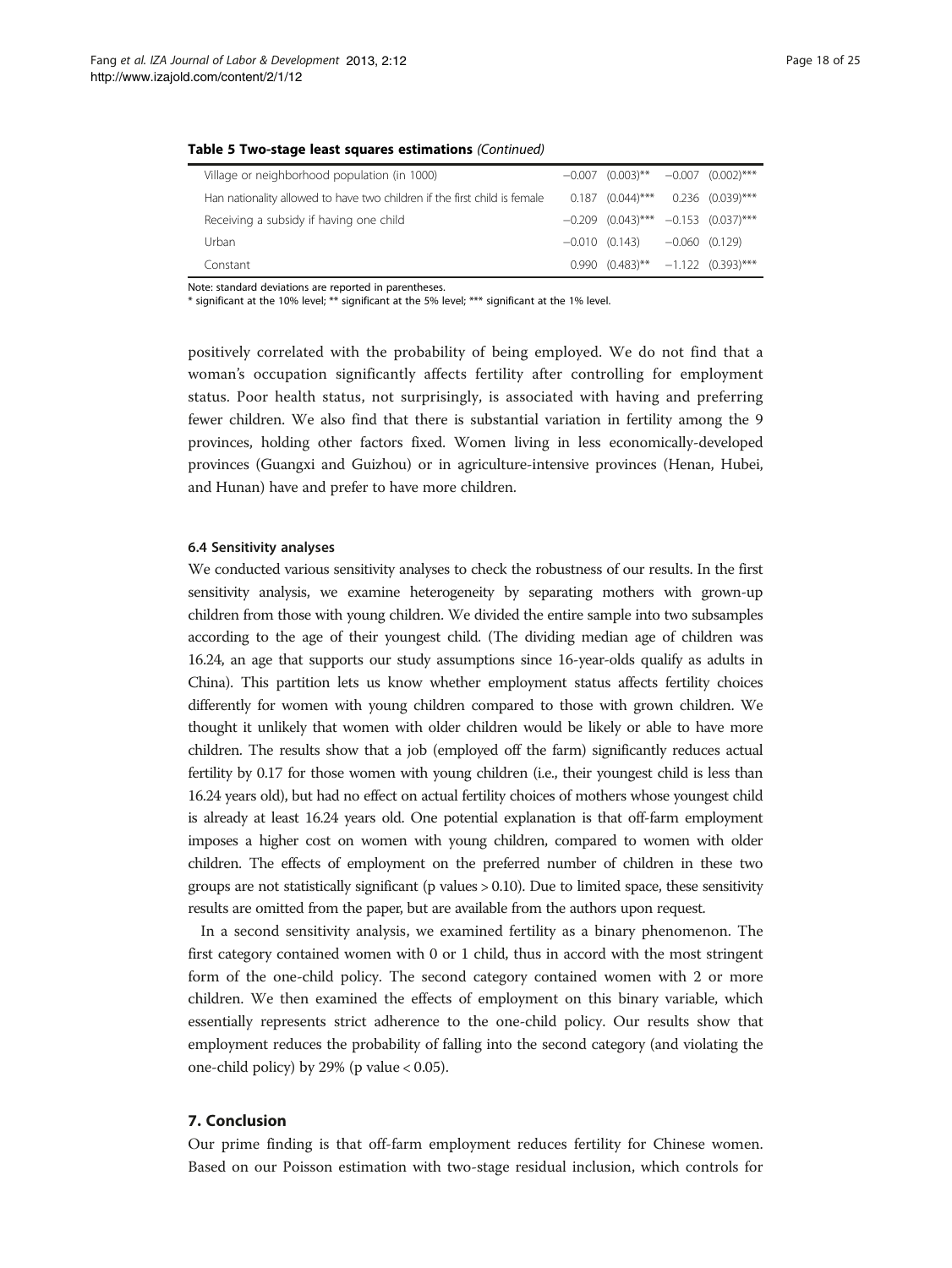# Variables Poisson estimation (coefficient) Preferred number of children Actual number of children Female employment status Not employed (reference) Employed −0.044 (0.026)\* −0.085 (0.026)\*\*\* Other explanatory variables Household annual income in natural log  $0.008$  (0.005) 0.007 (0.004)\* Ethnic minority (wife and/or husband) 0.004 (0.031) 0.033 (0.031) Age −0.004 (0.012) 0.081 (0.012)<sup>\*\*\*</sup> Age squared 0.001 (0.001) −0.001 (0.0002)\*\*\* Married 0.088 (0.096) 0.066 (0.101) 0.088 (0.096) The first child is a son  $-0.071$  (0.017)<sup>\*\*\*</sup>  $-0.067$  (0.017)<sup>\*\*\*</sup> Wife has siblings 0.041 (0.050) 0.049 (0.053) Husband has siblings 0.038 (0.046) 0.020 (0.046) Smoking −0.040 (0.082) −0.019 (0.080) Drinking alcohol 0.054 (0.030)\* 0.018 (0.031) Health insurance 0.043 (0.020)\*\* 0.032 (0.021) Education Less than primary school (reference) Primary school −0.063 (0.031)\*\* −0.057 (0.031)\* Lower middle school  $-0.108$  (0.028)\*\*\*  $-0.100$  (0.028)\*\*\* Upper middle school −0.177 (0.035)\*\*\* −0.179 (0.035)\*\*\* Technologic school  $-0.270$  (0.052)<sup>\*\*\*</sup>  $-0.234$  (0.049)<sup>\*\*\*</sup> College −0.218 (0.063)\*\*\* −0.237 (0.053)\*\*\* Occupation Worker (reference) Professional −0.047 (0.053) −0.011 (0.047) Manager −0.070 (0.076) −0.028 (0.067) Staff −0.043 (0.057) −0.026 (0.051) Other occupations −0.023 (0.057) 0.010 (0.057) Health status Excellent (reference) Good 0.016 (0.025) −0.020 (0.025) Fair 0.014 (0.030) −0.030 (0.029) Poor −0.015 (0.046) −0.037 (0.048) Province Heilongjiang (reference) Liaoning 20097 (0.033)\*\*\* 0.077 (0.033)\*\*\* Jiangsu 0.022 (0.039) −0.005 (0.038) Shandong 0.096 (0.039)<sup>\*\*\*</sup> 0.039 (0.039) Henan 0.344 (0.033)\*\*\* 0.314 (0.032)\*\*\* Hubei 0.190 (0.037)\*\*\* 0.167 (0.035)\*\*\* Hunan 0.257 (0.036)\*\*\* 0.156 (0.035)\*\*\* Guangxi 0.179 (0.048)\*\*\* 0.160 (0.049)\*\*\* Guizhou 0.330 (0.041)\*\*\* 0.311 (0.040)\*\*\*

# <span id="page-18-0"></span>Table 6 Poisson estimation of preferred and actual fertility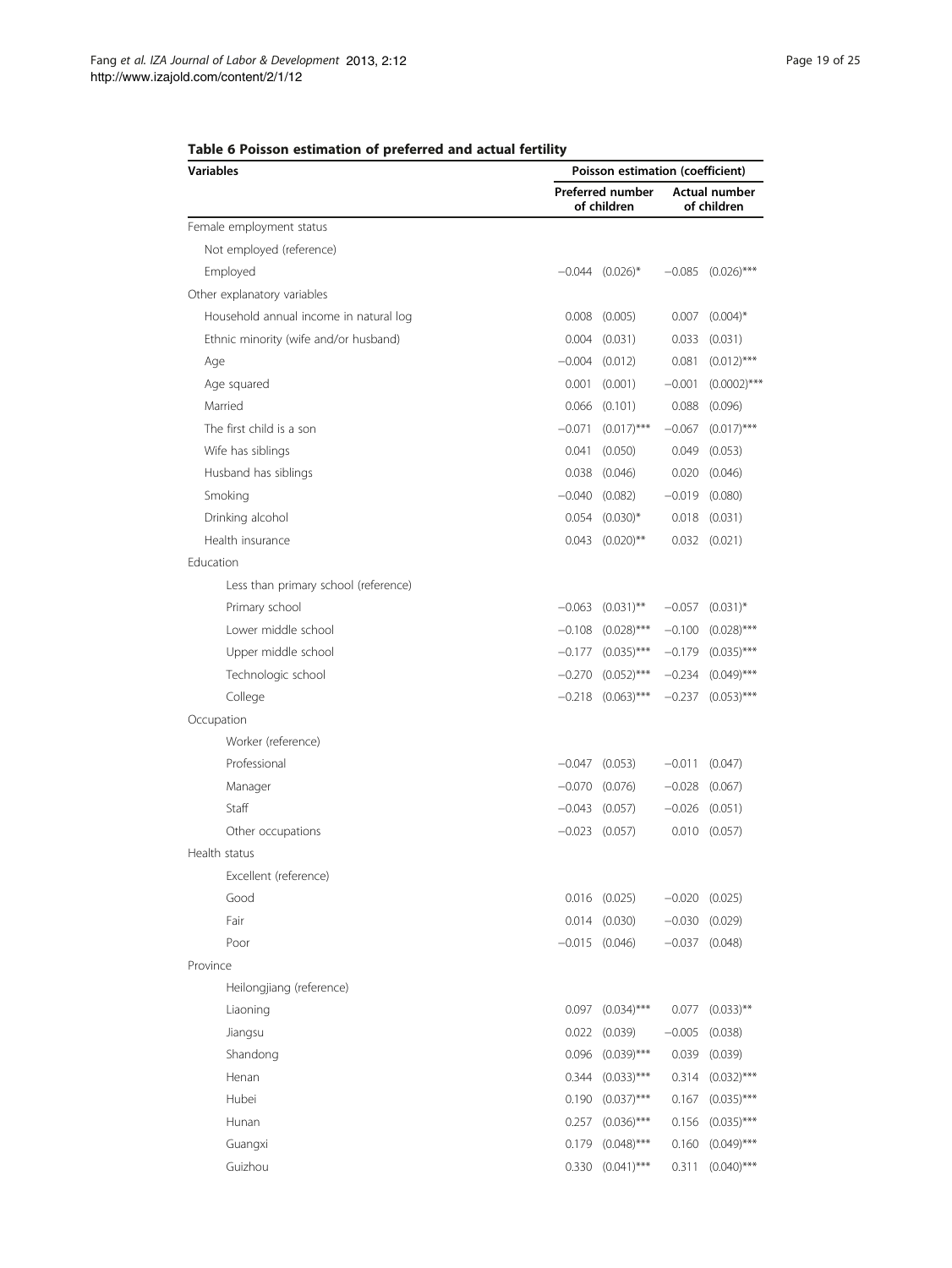| Village or neighborhood population (in 1000)                              | $-0.006$ $(0.003)$ ***                        | $-0.007$ $(0.002)$ *** |
|---------------------------------------------------------------------------|-----------------------------------------------|------------------------|
| Han nationality allowed to have two children if the first child is female | $0.120$ $(0.021)$ *** $0.161$ $(0.021)$ ***   |                        |
| Receiving a subsidy if having one child                                   | $-0.129$ $(0.023)$ *** $-0.103$ $(0.022)$ *** |                        |
| Urban                                                                     | $-0.126$ (0.036)*** $-0.163$ (0.030)***       |                        |
| Constant                                                                  | $0.133$ $(0.277)$ $-1.803$ $(0.271)$ ***      |                        |

# <span id="page-19-0"></span>Table 6 Poisson estimation of preferred and actual fertility (Continued)

Note: standard deviations are reported in parentheses.

\* significant at the 10% level; \*\* significant at the 5% level; \*\*\* significant at the 1% level.

# Table 7 Poisson estimations with two-stage residual inclusion

| <b>Variables</b>                       |          | Poisson estimation with two-stage<br>residual inclusion (coefficient) |          |                                     |  |
|----------------------------------------|----------|-----------------------------------------------------------------------|----------|-------------------------------------|--|
|                                        |          | <b>Preferred number</b><br>of children                                |          | <b>Actual number</b><br>of children |  |
| Female employment status               |          |                                                                       |          |                                     |  |
| Not employed (reference)               |          |                                                                       |          |                                     |  |
| Employed                               |          | $-0.230$ $(0.121)$ **                                                 | $-0.367$ | $(0.120)$ ***                       |  |
| Residual from the first stage          |          | $0.110$ $(0.068)$ *                                                   | 0.167    | $(0.068)$ **                        |  |
| Other explanatory variables            |          |                                                                       |          |                                     |  |
| Household annual income in natural log | 0.013    | $(0.006)$ **                                                          | 0.013    | $(0.005)$ ***                       |  |
| Ethnic minority (wife and/or husband)  | $-0.010$ | (0.033)                                                               | 0.010    | (0.034)                             |  |
| Age                                    |          | $0.002$ $(0.013)$                                                     | 0.089    | $(0.013)$ ***                       |  |
| Age squared                            | 0.001    | (0.001)                                                               | $-0.001$ | $(0.0002)$ ***                      |  |
| Married                                |          | $0.059$ $(0.103)$                                                     | 0.077    | (0.099)                             |  |
| The first child is a son               | $-0.069$ | $(0.018)$ ***                                                         | $-0.063$ | $(0.017)$ ***                       |  |
| Wife has siblings                      | 0.038    | (0.051)                                                               | 0.043    | (0.053)                             |  |
| Husband has siblings                   | 0.038    | (0.046)                                                               | 0.021    | (0.046)                             |  |
| Smoking                                | $-0.053$ | (0.084)                                                               | $-0.039$ | (0.084)                             |  |
| Drinking alcohol                       | 0.062    | $(0.034)^*$                                                           | 0.032    | (0.032)                             |  |
| Health insurance                       |          | $0.047$ $(0.021)$ **                                                  | 0.038    | $(0.021)$ *                         |  |
| Education                              |          |                                                                       |          |                                     |  |
| Less than primary school (reference)   |          |                                                                       |          |                                     |  |
| Primary school                         | $-0.056$ | $(0.032)^*$                                                           | $-0.048$ | (0.032)                             |  |
| Lower middle school                    | $-0.081$ | $(0.033)$ **                                                          | $-0.059$ | $(0.032)^{*}$                       |  |
| Upper middle school                    | $-0.145$ | $(0.041)$ ***                                                         | $-0.131$ | $(0.042)$ ***                       |  |
| Technologic school                     | $-0.201$ | $(0.065)$ ***                                                         | $-0.128$ | $(0.061)$ **                        |  |
| College                                |          | $-0.130$ (0.082)                                                      | $-0.104$ | (0.076)                             |  |
| Occupation                             |          |                                                                       |          |                                     |  |
| Worker (reference)                     |          |                                                                       |          |                                     |  |
| Professional                           |          | $-0.045$ (0.054)                                                      | $-0.008$ | (0.049)                             |  |
| Manager                                | $-0.069$ | (0.077)                                                               | $-0.027$ | (0.070)                             |  |
| Staff                                  | $-0.043$ | (0.057)                                                               | $-0.025$ | (0.051)                             |  |
| Other occupations                      |          | $-0.027$ (0.059)                                                      | 0.006    | (0.057)                             |  |
| Health status                          |          |                                                                       |          |                                     |  |
| Excellent (reference)                  |          |                                                                       |          |                                     |  |
| Good                                   |          | $0.004$ $(0.027)$                                                     | $-0.038$ | (0.028)                             |  |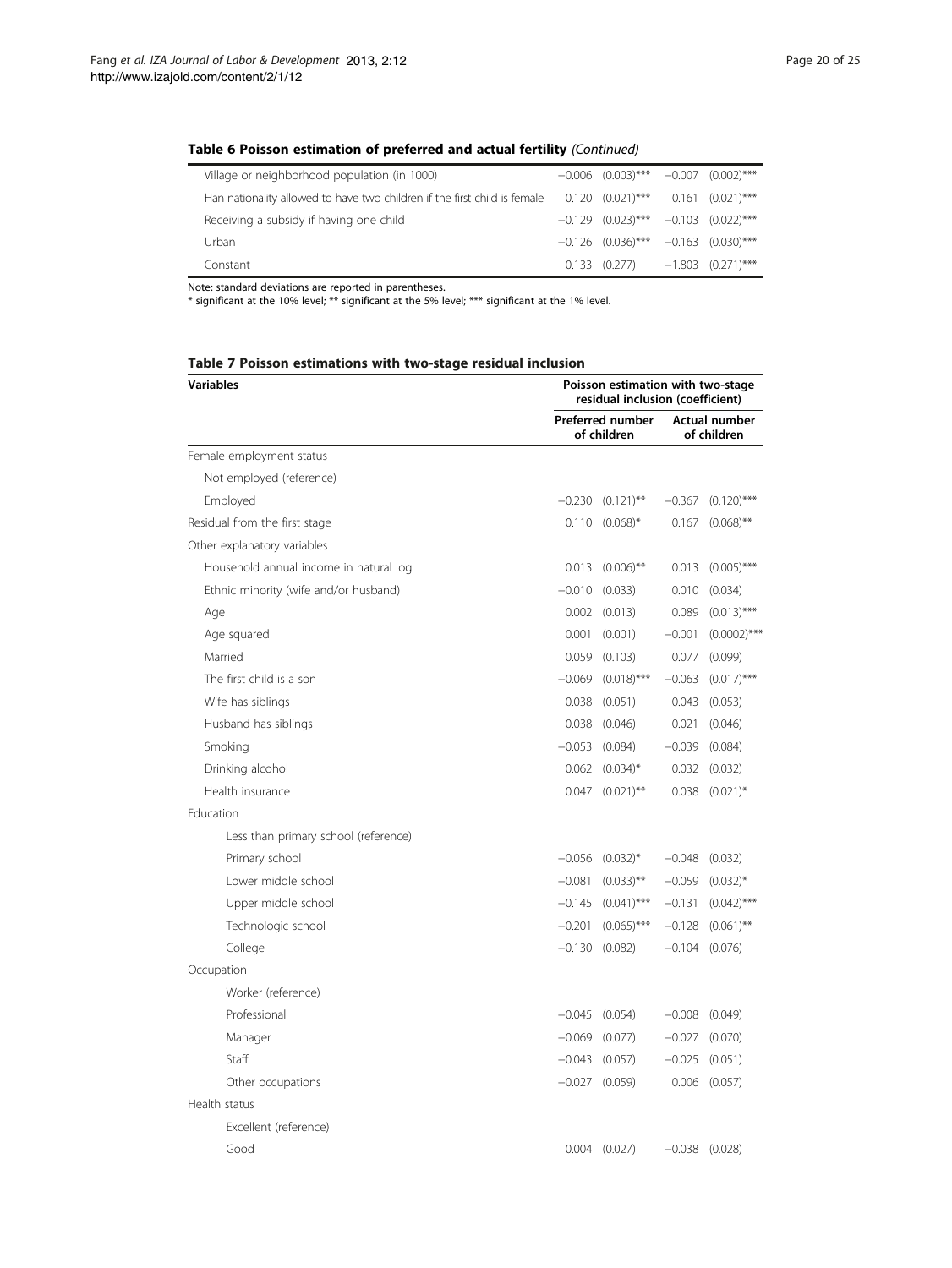<span id="page-20-0"></span>

|  |  | Table 7 Poisson estimations with two-stage residual inclusion (Continued) |  |  |  |  |
|--|--|---------------------------------------------------------------------------|--|--|--|--|
|--|--|---------------------------------------------------------------------------|--|--|--|--|

| Fair                                                                      | 0.005    | (0.029)       | $-0.043$ | (0.031)       |
|---------------------------------------------------------------------------|----------|---------------|----------|---------------|
| Poor                                                                      | $-0.044$ | (0.053)       | $-0.080$ | (0.053)       |
| Province                                                                  |          |               |          |               |
| Heilongjiang (reference)                                                  |          |               |          |               |
| Liaoning                                                                  | 0.128    | $(0.040)$ *** | 0.125    | $(0.039)$ *** |
| Jiangsu                                                                   | 0.071    | (0.051)       | 0.069    | (0.051)       |
| Shandong                                                                  | 0.139    | $(0.048)$ *** | 0.103    | $(0.047)$ **  |
| Henan                                                                     | 0.349    | $(0.033)$ *** | 0.320    | $(0.034)$ *** |
| Hubei                                                                     | 0.211    | $(0.039)$ *** | 0.199    | $(0.037)$ *** |
| Hunan                                                                     | 0.260    | $(0.035)$ *** | 0.160    | $(0.036)$ *** |
| Guangxi                                                                   | 0.224    | $(0.058)$ *** | 0.227    | $(0.059)$ *** |
| Guizhou                                                                   | 0.360    | $(0.046)$ *** | 0.356    | $(0.045)$ *** |
| Village or neighborhood population (in 1000)                              | $-0.006$ | $(0.003)$ *** | $-0.007$ | $(0.002)$ *** |
| Han nationality allowed to have two children if the first child is female | 0.112    | $(0.022)$ *** | 0.150    | $(0.024)$ *** |
| Receiving a subsidy if having one child                                   | $-0.125$ | $(0.022)$ *** | $-0.097$ | $(0.024)$ *** |
| Urban                                                                     | $-0.051$ | (0.059)       | $-0.049$ | (0.056)       |
| Constant                                                                  | 0.032    | (0.269)       | $-1.954$ | $(0.274)$ *** |
| to standard doviations are reported in parentheses                        |          |               |          |               |

Note: standard deviations are reported in parentheses.

\* significant at the 10% level; \*\* significant at the 5% level; \*\*\* significant at the 1% level.

endogeneity of employment status, and holding other factors at the mean for our sample, off-farm employment reduces the preferred number of children by 0.35 and the actual number of children by 0.50.

Why does controlling for endogeneity yield a more powerful negative effect of employment on fertility? We conjecture that controlling for the endogeneity of employment removes the income and wealth effects that positively impact fertility in China,<sup>19</sup> while female employment per se exerts negative substitution effects. High incomes and wealth also allow parents to pay the penalty fines in China if they violate the one-child policy<sup>20</sup>. Because collinearity precludes us from including both employment and income (for females) in the same regression, the coefficient of non-instrumented employment includes both effects, which push in opposite directions. Once we instrument for employment, the mitigating impact of female income disappears, revealing the negative effect of off-farm employment on fertility. In addition, the

| <b>Variables</b>              | <b>Marginal effect</b>                               |                              |          |                           |  |  |
|-------------------------------|------------------------------------------------------|------------------------------|----------|---------------------------|--|--|
|                               |                                                      | Preferred number of children |          | Actual number of children |  |  |
| <b>Estimation model</b>       | Poisson estimation                                   |                              |          |                           |  |  |
| Female employment status      |                                                      |                              |          |                           |  |  |
| Not employed (reference)      |                                                      |                              |          |                           |  |  |
| Employed                      | $-0.069$                                             | $(0.040)$ *                  | $-0.119$ | $(0.036)$ ***             |  |  |
| <b>Estimation model</b>       | Poisson estimation with two-stage residual inclusion |                              |          |                           |  |  |
| Female employment status      |                                                      |                              |          |                           |  |  |
| Not employed (reference)      |                                                      |                              |          |                           |  |  |
| Employed                      | $-0.352$                                             | $(0.165)$ **                 | $-0.498$ | $(0.145)$ ***             |  |  |
| Residual from the first stage | 0.174                                                | $(0.101)^*$                  | 0.238    | $(0.091)$ ***             |  |  |

| Table 8 Marginal effects using Poisson estimations |  |  |  |  |
|----------------------------------------------------|--|--|--|--|
|----------------------------------------------------|--|--|--|--|

Note: standard deviations are reported in parentheses.

\* significant at the 10% level; \*\* significant at the 5% level; \*\*\* significant at the 1% level.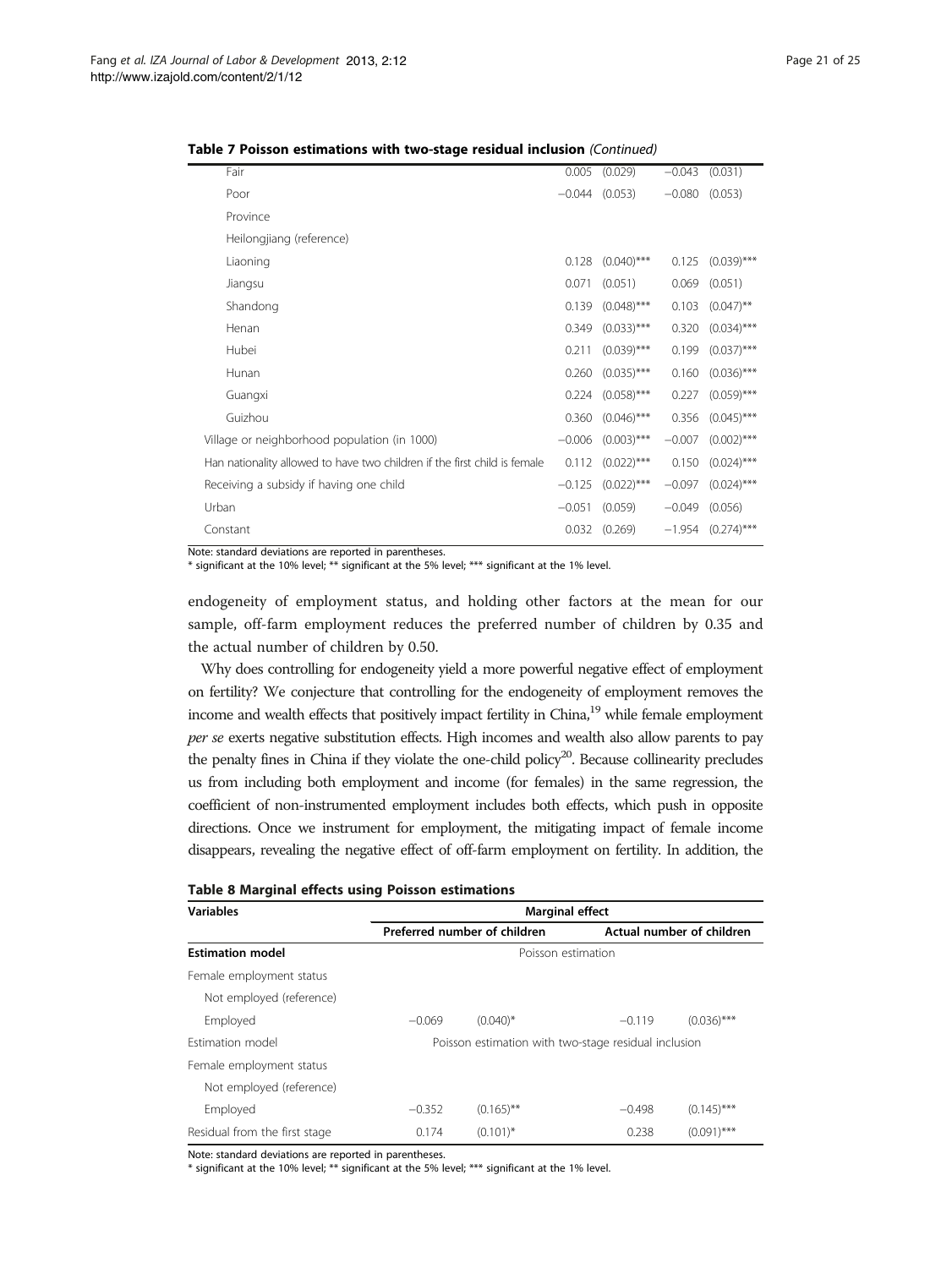effects of fertility on employment may be small. Angrist and Evans [\(1998\)](#page-23-0) find that Ordinary Least Squares (OLS) without controlling for endogeneity overestimates the effect of fertility on labor supply and conclude that fertility per se may have a smaller impact on female labor supply than one might expect. The reverse causality issue in our study may not be highly consequential, and omitted variable biases (such as those regarding female income and employment opportunity) may dominate the endogeneity of the employment measure.

These findings provide empirical evidence regarding the economic theory of fertility and female labor force participation. In addition, they have potentially important implications for employment and fertility policies in China. Given the Chinese government's ongoing desire to curb population growth, the finding that female off-farm employment reduces fertility has important implications. Encouraging greater rates of off-farm employment for women could substantially reduce fertility without requiring any of the punishments and penalties for childbearing that have earned China so much criticism. Further improvements in women's education would complement pro-employment policies by increasing the productivity of employment and multiplying its fertility-reducing effects.

In sum, our study indicates that off-farm employment for Chinese women curbs both preferred and actual fertility. Given that economic performance and population size are two critical concerns for China, it is vital that this negative link be recognized.

#### Endnotes

<sup>1</sup>In the Soares and Falcao ([2008](#page-24-0)) model, increasing adult longevity heightens incentives to invest in human capital, leading to a shift toward women working outside the home and reductions in the gender wage gap. Others have suggested several phases of demographic transition, with fertility first increasing and then decreasing as economy-wide productivity grows (see Lehr [2009](#page-24-0)).

 $2$ Li and Zhang ([2007\)](#page-23-0) provide evidence suggesting that low fertility contributed to China's rapid economic growth since the 1980s.

<sup>3</sup>Schultz and Zeng [\(1995\)](#page-24-0) find that female schooling and availability of health and family planning services significantly and negatively affect fertility in rural China. Rosenzweig and Zhang ([2009](#page-24-0)) find that the one-child policy lowered fertility and increased the average "quality" of children; but neither set of authors analyzes female employment behavior.

<sup>4</sup>The benefits for a couple with only one child have included health care, housing, cash, and food subsidies (McElory and Yang [2000\)](#page-24-0). Punishments for the employees of state-owned enterprises and governments who violate the policy may involve loss of promotion opportunities or even jobs; others are subject to cash penalties (Li and Zhang [2009\)](#page-23-0). Unpermitted babies are often not able to register their residency, nor to obtain their identification card until these punishments are carried out. During a particularly zealous period of enforcement in the 1980s, some areas imposed even more draconian measures, such as forced abortions and sterilizations (Hardee-Cleaveland and Banister [1988\)](#page-23-0). Recently, policies have been changed to allow a couple whose two members are only children to have a second child. (China Daily [2006](#page-23-0)).

 $5$ The sex ratio at birth (boy/girls) increased from 1.056 in 1982 to 1.153 in 2000. The unnatural excessively male sex ratio at birth raises many challenges for China's society and economy, and many policies have been designed to ameliorate it (Li [2007](#page-24-0)). However, the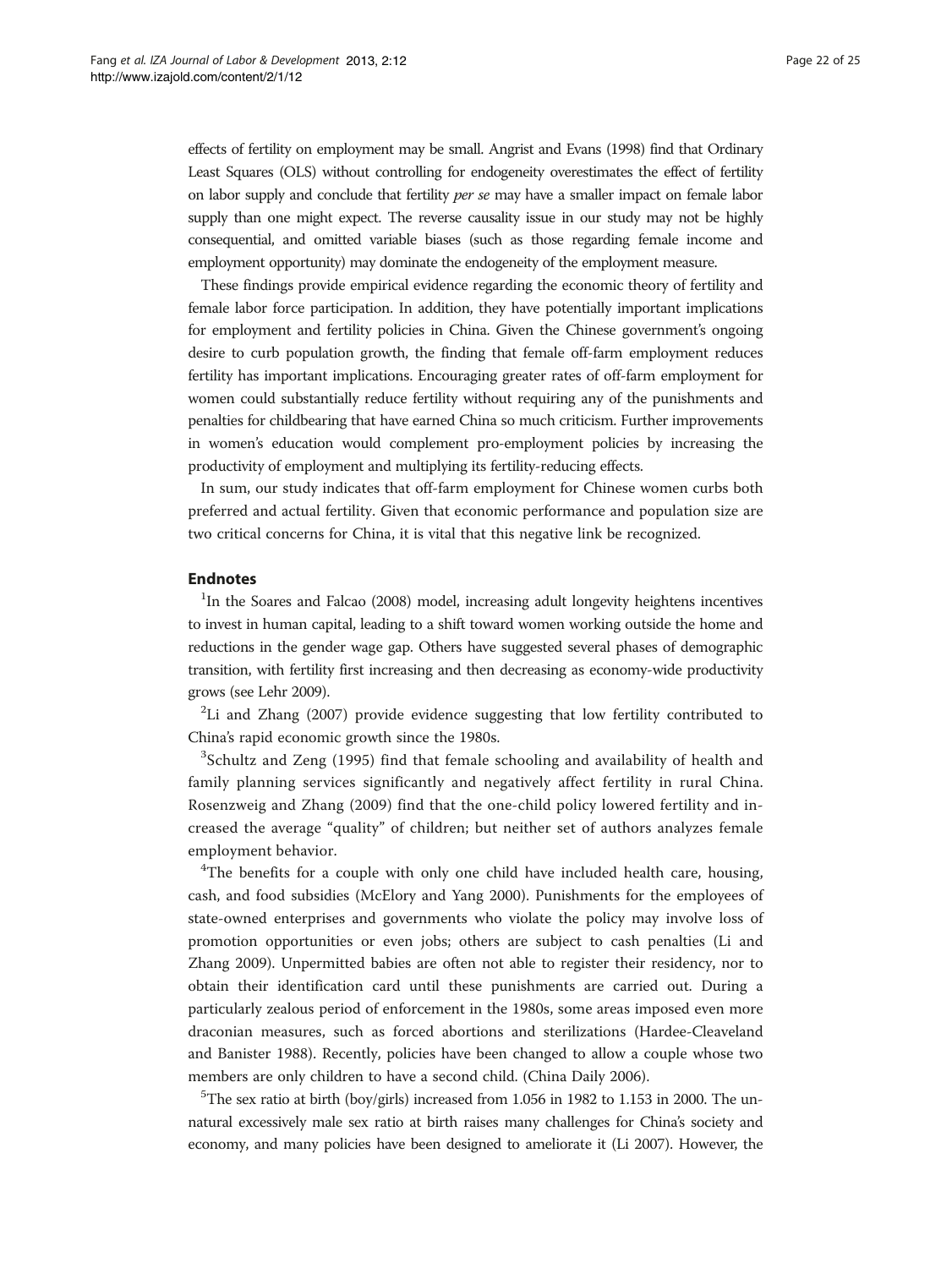2010 census revealed that the problem remains acute: for every 100 newborn girls, there are 118 newborn boys in China (Peng [2011\)](#page-24-0).

<sup>6</sup>For simplicity, we assume salary s is the increment to household income that can be attained from the woman switching from work on the farm to off-farm employment, and that the K hours of off-farm employment cannot be combined with childcare in the same way that work on the farm can.

<sup>7</sup>Figure [1](#page-3-0) also shows that the cut-off line between  $n^* = 1$  and  $n^* = 2$  becomes steeper when women have better off-farm employment opportunities (access to a bus stop). Those with the highest salary offers were already employed, but now save time in commuting to work, and a few of them therefore switch to preferring a second child. Thus, even in this simple model of time trade-offs, there are forces pushing in opposite directions, and the impact of employment on fertility is an empirical question.

<sup>8</sup>This number equals the total number of children that a woman gives birth to, minus the number of children who have died, if any. If the woman is currently pregnant, this future birth is also counted as part of the cumulative fertility measure, because the current infant mortality rate in China is very low. Most women in China become pregnant soon after their marriage.

<sup>9</sup>Hesketh et al. ([2005](#page-23-0)) find that 87 percent of married women in China use contraception, and 25 percent of reproductive-age women have at least one abortion.

<sup>10</sup>For example, using longitudinal surveys in Anhui and Guangdong provinces, Li et al. ([2010](#page-24-0)) find that daughters' ability to support their parents has increased, particularly through off-farm labor including temporary migration to urban areas.

 $11$ In formulating the fertility preference question as it did, it seems clear that the CHNS surveyors felt that the chances of women preferring to have fewer children were remote.

 $12$ See Table [1](#page-10-0).

 $13$ We recognize that if there were a combination of three conditions – shocks to fertility across communities unrelated to employment, fertility significantly affected female employment, and female employment significantly influenced whether a bus stop would be installed – our instrument would measure fertility directly, not merely employment opportunities. This confluence of required conditions strikes us as unlikely. Moreover, if female employment did boost bus stops, the posited instrumental variable relationship would be overstated. This in turn would reduce the absolute impact of using instrumental variables compared to single-stage estimation, contrary to what we find. As reported below, the IV estimates magnify the negative effect of employment on fertility. Thus, if anything, this negative effect is underestimated in OLS, implying the hypothetical scenario outlined in this paragraph does not apply.

 $14$ Using the lagged instrument of bus stop availability may avoid the potential issue of female employment affecting the setup of a bus stop in the same year. The results using lagged bus stop existence are omitted due space limitations, but are available from the authors upon request.

<sup>15</sup>As an additional robustness check, we replaced total household income with household income excluding any female income in the multivariate regressions; the results were very similar to those reported in the text.

<sup>16</sup>The marriage law in China sets a minimum legal age for women of 20 years.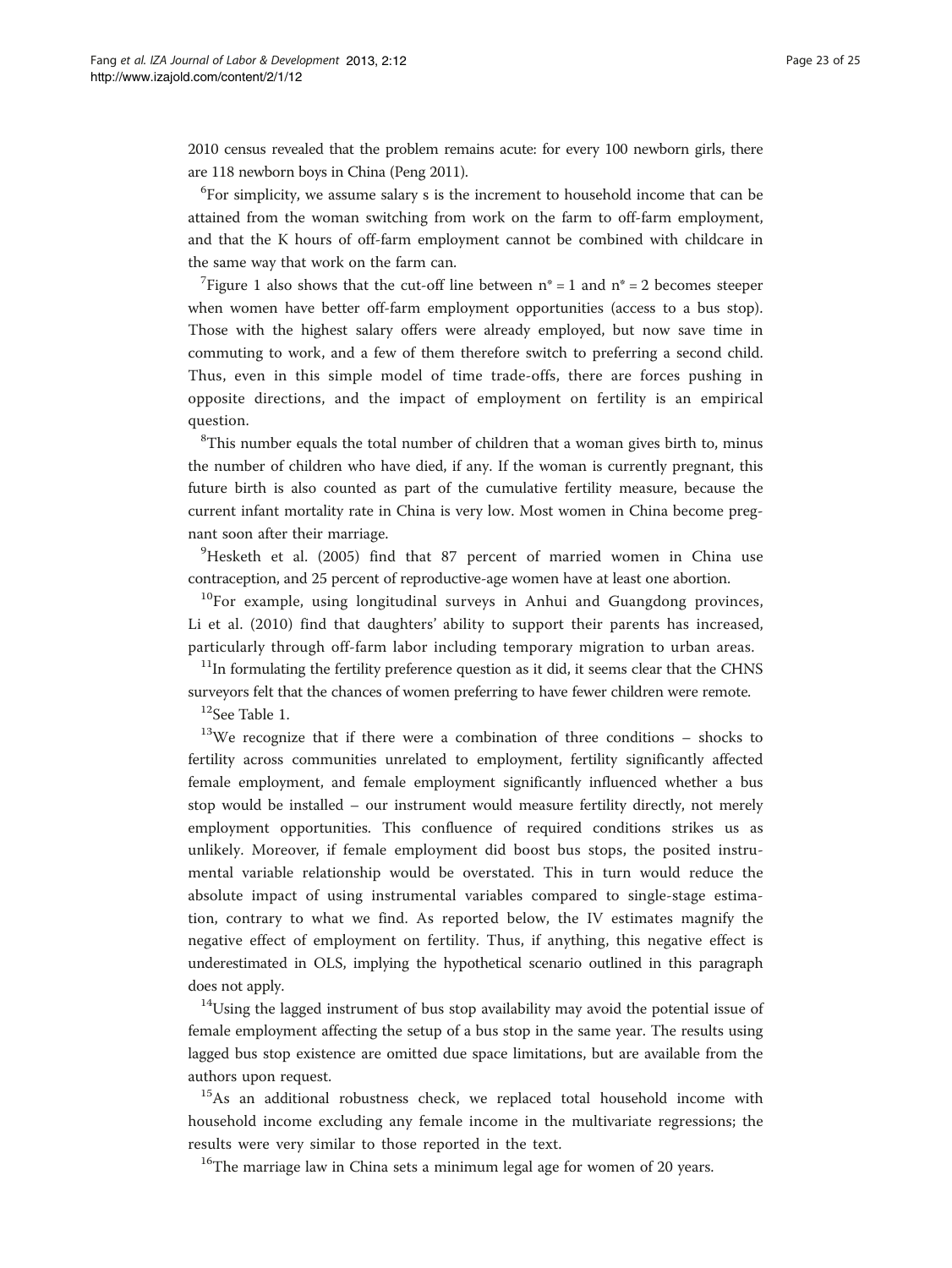<span id="page-23-0"></span><sup>17</sup>For example, Yao ([1999](#page-24-0)) reports the female employment rate in a rural county of Zhejiang province to be about 33 percent.

 $18$ Although fertility is higher in rural than urban areas, China's average total fertility per woman has remained under 2 since 1992 (McElroy and Yang [2000\)](#page-24-0).

<sup>19</sup>Note that our estimate of a positive effect of income on fertility is consistent with the conceptual model but contrasts with Schultz and Zeng ([1995](#page-24-0)) and most data for higher income countries.

<sup>20</sup>As most jobs in China are no longer in state-owned enterprises or government agencies, administrative tools are less effective, making penalty fines more powerful (McElroy and Yang [2000\)](#page-24-0).

#### Competing interests

The IZA Journal of Labor & Development is committed to the IZA Guiding Principles of Research Integrity. The authors declare that they have observed these principles.

#### Acknowledgements

The authors are grateful to a reviewer for extremely helpful comments and to Laurence Tai for excellent research assistance.

Responsible editor: Hartmut Lehmann

#### Author details

<sup>1</sup>China Center for Health Development Studies, Health Science Center, Peking University, No.38 Xueyuan Road, Haidian District, P.O. Box 505, Beijing 100191, China. <sup>2</sup>Walter H. Shorenstein Asia-Pacific Research Center, Stanford University, Stanford, USA. <sup>3</sup>Department of Economics and Department of Preventive Medicine, State University of New York at Stony Brook, Stony Brook, USA. <sup>4</sup>John F. Kennedy School of Government, Harvard University, and National Bureau of Economic Research, Cambridge, USA.

Received: 22 July 2013 Accepted: 11 November 2013 Published: 09 Dec 2013

#### References

- Angrist JD, Evans WN (1998) Children and their parents' labor supply: evidence from xxogenous variation in family size. Am Econ Rev 88(3):450–477
- Banister J (1987) China's changing population. Stanford University Press, Redwood City, CA, USA
- Becker GS (1960) An economic analysis of fertility. In: Becker GS (ed) Demographic and economic change in developed countries. Princeton University Press, Princeton, NJ, pp 209–231

Becker GS (1965) A theory of the allocation of time. Econ J 75(299):493–517

Bolumar F, Olsen J, Boldsen J (1996) Smoking reduces fecundity: a European multicenter study on infertility and subfecundity. Am J Epidemiol 143(6):578–587

- Brown JC, Guinnane TW (2002) Fertility transition in a rural, catholic population: Bavaria, 1880–1910. Popul Studies 56(1):35–49
- China Daily (2006) One child parents urged to have two kids. November 10, 2006., [http://www.china.org.cn/english/](http://www.china.org.cn/english/China/188489.htm) [China/188489.htm](http://www.china.org.cn/english/China/188489.htm)
- Coale AJ, Banister J (1996) Five decades of missing females in China. Proc Am Philos Soc 140(4):421–450
- Crafts NFR (1989) Duration of marriage, fertility and women's employment opportunities in England and Wales in 1911. Popul Studies 43(2):325–335
- Gourieroux CS, Monfort A, Renault E, Trognon A (1987) Generalised residuals. J Econom 34(1–2):5–32
- Guinnane TW (2011) The historical fertility transition: a guide for economists. J Econ Lit 49(3):589–614
- Hardee-Cleaveland K, Banister J (1988) Fertility policy and implementation in China, 1986-1988. Popul Dev Rev 14(2):245–286
- Hausman JA (1978) Specification tests in econometrics. Econometrica 46(6):1251–1271
- Hausman JA (1983) Specification and estimation of simultaneous equation models. In: Zvi G, Intriligator MD (eds) Handbook of Econometrics, vol 1. North-Holland, Amsterdam, pp 391–448

Hesketh T, Lu L, Xing Z (2005) The effect of China's one-child family policy after 25 years. N Engl J Med 353(11):1171–1176 Howe G, Westhoff C, Vessey M, Yeates D (1985) Effects of age, cigarette smoking, and other factors on fertility: findings in a large prospective Study. BMJ 290(6483):1697–1700

Hussain A (1994) Social security in present-day China and its reform. Am Econ Rev 84(2):276–280

Imbens G, Angrist J (1994) Identification and estimation of local average treatment effects. Econometrica 62(2):467–475 Kalwij AS (2000) The effects of female employment status on the presence and number of children. J Popul Econ 13(2):221–239

- Killingsworth MR, Heckman JJ (1986) Female labor supply: a survey. In: Ashenfelter OC, Layard R (eds) The handbook of labor economics. North-Holland, Amsterdam, pp 103–204
- Lehr CS (2009) Evidence on the demographic transition. Rev Econ Stat 91(4):871–887
- Li H, Zhang J (2007) Do high birth rates hamper economic growth? Rev Econ Stat 89(1):110–117
- Li H, Zhang J (2009) Testing the external effect of household behavior: the case of the demand for children. J Hum Resour 44(4):890–915